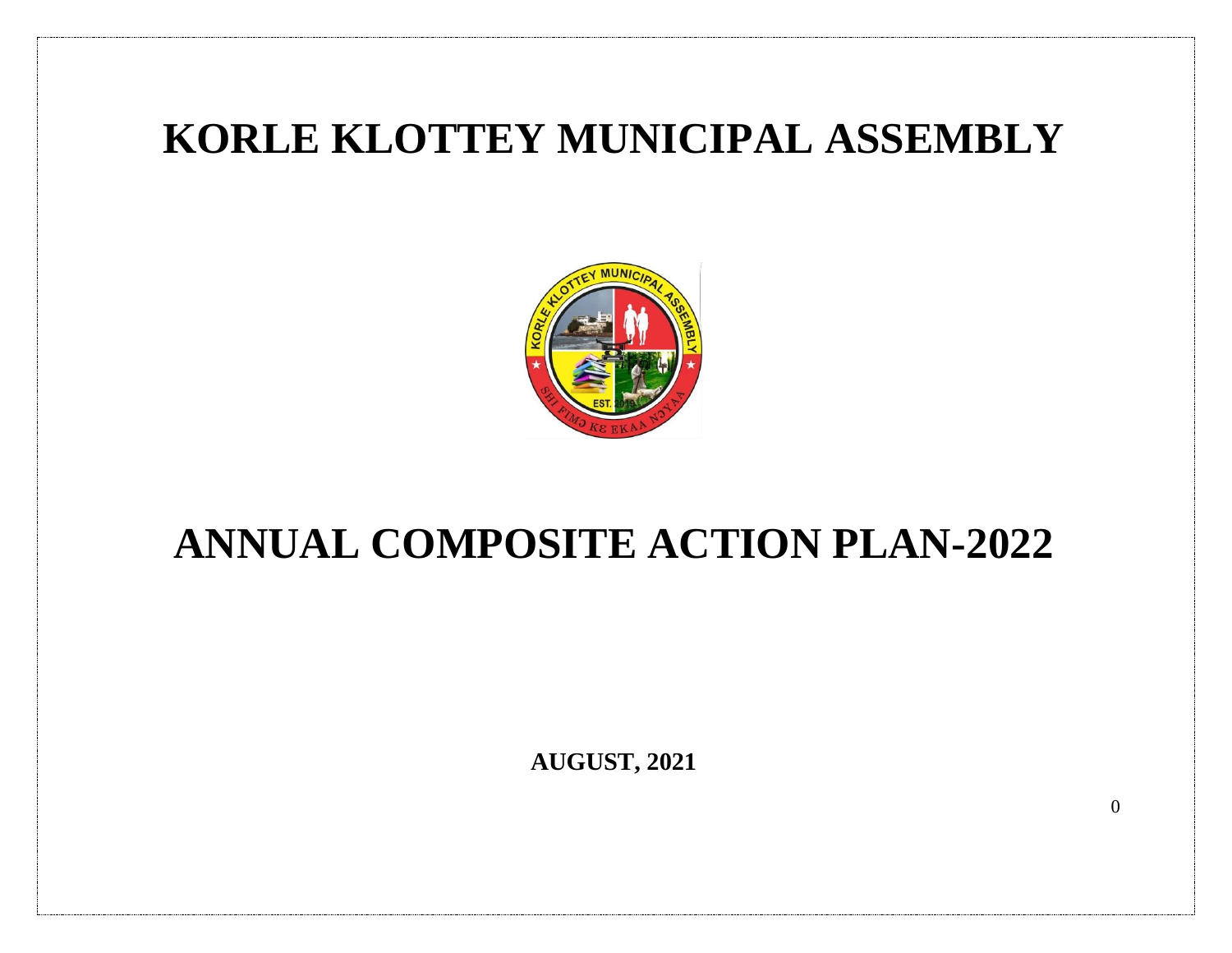## **ANNUAL ACTION PLAN-2022**

| <b>Programme</b><br>(PBB)             | Sub-programme<br>(PBB)                        | <b>Broad Activities</b>                                                                                   | <b>Location</b>   |            | Time frame (2022) |            |            |            | Cost            |               |            | <b>Programme status</b> | <b>Implementing</b><br>inst/Department |                                           |
|---------------------------------------|-----------------------------------------------|-----------------------------------------------------------------------------------------------------------|-------------------|------------|-------------------|------------|------------|------------|-----------------|---------------|------------|-------------------------|----------------------------------------|-------------------------------------------|
|                                       |                                               |                                                                                                           |                   | Q1         | <b>O2</b>         | <b>O3</b>  | <b>O4</b>  | <b>GoG</b> | <b>IGF/ABFA</b> | <b>Others</b> | <b>New</b> | <b>Ongoing</b>          | Lead                                   | Coll.                                     |
| Mgt $\&$<br>Administration            | Finance and<br>Revenue<br>Mobilization        | Implement the<br>Revenue<br><b>Improvement Action</b><br>Plan                                             | Municipal<br>Wide | $\sqrt{ }$ |                   | $\sqrt{ }$ | $\sqrt{ }$ |            | 50,000.00       |               |            | $\sqrt{ }$              | <b>MFD</b>                             | Central Admin.<br>MWD. PPD.<br><b>MEH</b> |
| Mgt &<br>Administration               | Finance and<br>Revenue<br>Mobilization        | Enumerate all<br>rateable businesses                                                                      | Municipal<br>Wide | $\sqrt{ }$ |                   | $\sqrt{ }$ | $\sqrt{ }$ |            | 13,500.00       |               |            | $\sqrt{ }$              | <b>STATS</b>                           | Budget, Finance,<br><b>PPD</b>            |
| Mgt $\&$<br>Administration            | Finance and<br>Revenue<br>Mobilization        | Train key staff on<br>data collection<br>methodology                                                      |                   |            |                   |            | $\sqrt{ }$ | 3,120.00   | 6.437.00        |               | $\sqrt{ }$ |                         | <b>STATS</b>                           | <b>HRD/HODs</b>                           |
| Mgt $\&$<br>Administration            | Planning,<br>Budgeting &<br>Cordtn.           | Update<br>administrative<br>database for planning<br>purposes                                             |                   |            | $\sqrt{ }$        | $\sqrt{ }$ | $\sqrt{ }$ |            | 3,261.94        | 7,500.00      | $\sqrt{ }$ |                         | <b>STATS</b>                           | HODs pause                                |
| Mgt $\overline{\&}$<br>Administration | General<br>administration                     | Implement MP's<br>programmes and<br>projects                                                              | Municipal<br>Wide | $\sqrt{ }$ | $\sqrt{ }$        | $\sqrt{ }$ | $\sqrt{ }$ |            | 355,000.00      |               |            | $\sqrt{ }$              | <b>MFD</b>                             | MWD, Central<br>Admin                     |
| Mgt &<br>Administration               | Planning,<br>Budgeting &<br>Cordtn.           | Inspect, Monitor &<br>Evaluate<br>Programmes &<br>Projects                                                | Municipal<br>Wide | $\sqrt{ }$ | $\sqrt{ }$        | $\sqrt{ }$ | $\sqrt{ }$ |            | 70,800.00       |               |            | $\sqrt{ }$              | <b>MFD</b>                             | Central Admin.<br>IA                      |
| Economic<br>Development               | Tourism<br>Trade,<br>&<br>Industrial<br>Dev't | Organise 2 trainings<br>for SMEs on book<br>keeping & business<br>mgt. & E-Commerce                       | Municipal wide    | $\sqrt{ }$ |                   | $\sqrt{ }$ |            | 7,000.00   | 24,000.00       |               | $\sqrt{ }$ |                         | <b>GEA/BAC</b>                         | SW&CD,<br>Desk<br>Gender<br>Officer       |
| Economic<br>Development               | Trade,<br>Tourism<br>Industrial<br>&<br>Dev't | Organise 2<br>No.<br>regulatory<br>stakeholder<br>forums/sessions                                         | Municipal wide    |            | $\sqrt{ }$        |            | V          |            | 8,000.00        |               | $\sqrt{ }$ |                         | <b>GEA</b>                             | SW&CD,<br>GDO/LED                         |
| Economic<br>Development               | Tourism<br>Trade.<br>&<br>Industrial<br>Dev't | Facilitate<br>2No.<br>engagement between<br>Chambers<br>of<br>&<br>Commerce<br><b>Diplomatic Missions</b> | Municipal wide    | $\sqrt{ }$ | $\sqrt{ }$        | $\sqrt{ }$ | $\sqrt{ }$ |            | 10,000.00       |               | $\sqrt{ }$ |                         | <b>LED</b>                             | <b>GEA</b>                                |
| Economic<br>Development               | Tourism<br>Trade,<br>Industrial<br>&<br>Dev't | Establish Sister City<br>Relations                                                                        | Municipal wide    | $\sqrt{ }$ | $\sqrt{ }$        | $\sqrt{ }$ | $\sqrt{ }$ |            | 5,000.00        |               |            | $\sqrt{ }$              | <b>LED</b>                             | Central Admin                             |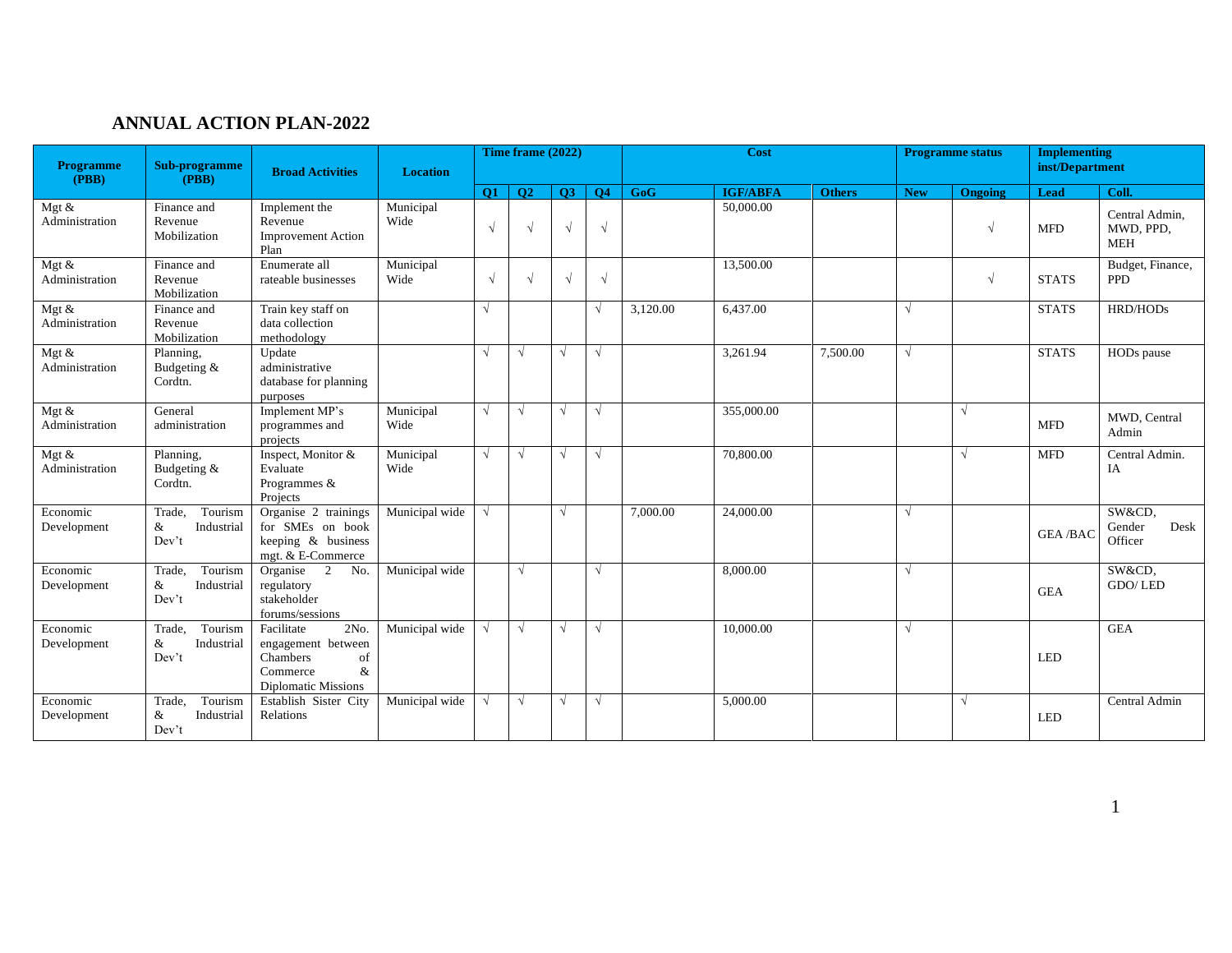| <b>Programme</b><br>(PBB) | Sub-programme<br>(PBB)                                   | <b>Broad Activities</b>                                                                                                                           | <b>Location</b>       |            | Time frame (2022) |            |            |           | Cost            |               |            | <b>Programme status</b> | <b>Implementing</b><br>inst/Department |                                                             |
|---------------------------|----------------------------------------------------------|---------------------------------------------------------------------------------------------------------------------------------------------------|-----------------------|------------|-------------------|------------|------------|-----------|-----------------|---------------|------------|-------------------------|----------------------------------------|-------------------------------------------------------------|
|                           |                                                          |                                                                                                                                                   |                       | <b>O1</b>  | O <sub>2</sub>    | <b>O3</b>  | <b>O4</b>  | GoG       | <b>IGF/ABFA</b> | <b>Others</b> | <b>New</b> | Ongoing                 | Lead                                   | Coll.                                                       |
| Economic<br>Development   | Tourism<br>Trade,<br>&<br>Industrial<br>Dev't            | <b>LED</b><br>Organise<br>Meetings/Forums                                                                                                         | Office<br>of<br>KoKMA | $\sqrt{ }$ | $\sqrt{ }$        | $\sqrt{ }$ | $\sqrt{ }$ |           | 8,000.00        |               |            | $\sqrt{ }$              | <b>LED</b>                             | Central Admin                                               |
| Economic<br>Development   | Tourism<br>Trade.<br>&<br>Industrial<br>$\mathrm{Dev't}$ | Organise<br>Annual<br><b>Business Summit</b>                                                                                                      | Municipal wide        |            |                   | $\sqrt{}$  | $\sqrt{ }$ |           | 30,000.00       |               | $\sqrt{ }$ |                         | Central<br>Admin                       | GIPC/<br>Private Sector                                     |
| Economic<br>Development   | Trade,<br>Tourism<br>&<br>Industry<br>Services           | Support all cultural<br>activities to promote<br>domestic tourism                                                                                 | Municipal<br>Wide     |            |                   | $\sqrt{ }$ | $\sqrt{ }$ |           | 40,000.00       |               |            | $\sqrt{ }$              | Culture<br>Officer                     |                                                             |
| Economic<br>Development   | Tourism<br>Trade,<br>&<br>Industry<br>Services           | Support in promoting<br>culture<br>and<br>developing Creative<br>arts in 11 schools                                                               | Selected<br>schools   | $\sqrt{ }$ | $\sqrt{ }$        |            |            |           | 5,000.00        |               | $\sqrt{ }$ |                         | Dept<br>of<br>Culture                  | Education                                                   |
| Economic<br>Development   | Tourism<br>Trade,<br>&<br>Industry<br>Services           | Organize art and craft<br>training for the 50<br>youth                                                                                            | Municipal<br>Wide     | $\sqrt{ }$ |                   |            |            |           | 15,000.00       |               | $\sqrt{ }$ |                         | Dept<br>of<br>Culture                  | <b>DSWCD/GEA</b>                                            |
| Economic<br>Development   | Trade.<br>Tourism<br>&<br>Industry<br>Services           | Organise<br>cooking<br>competition<br>to<br>promote/preserve<br>traditional cuisine                                                               | Municipal<br>Wide     |            | $\sqrt{ }$        |            |            |           | 50,000.00       |               | $\sqrt{ }$ |                         | Dept<br>of<br>Culture                  | Private sector                                              |
| Economic<br>Development   | Tourism<br>Trade,<br>&<br>Industry<br>Services           | Support<br>Homowo<br>festival celebration                                                                                                         | Municipal<br>Wide     |            | $\sqrt{ }$        | $\sqrt{ }$ |            |           | 35,000.00       |               |            | $\sqrt{ }$              | Dept<br>of<br>Culture                  | Central<br>Admin.<br>Traditional<br>Council                 |
| Economic<br>Development   | Tourism<br>Trade,<br>&<br>Industry<br>Services           | Data collection of<br>heritage on tourism<br>sites                                                                                                | Municipal<br>Wide     |            |                   | $\sqrt{ }$ |            |           | 5,000.00        |               | $\sqrt{ }$ |                         | Dept of<br>Culture                     | Museums<br>$\&$<br>Monuments<br>Board/<br>private<br>sector |
| Economic<br>Development   | Agric Dev't                                              | Support "Planting for<br>Food and<br>Jobs"<br>programme                                                                                           | Municipal<br>Wide     | $\sqrt{ }$ | $\sqrt{ }$        | $\sqrt{ }$ | $\sqrt{ }$ | 50,000.00 |                 |               |            | $\sqrt{ }$              | Agric<br>Dept                          | Central Admin.                                              |
| Economic<br>Development   | Agric Dev't                                              | Vaccination of 800<br>Dogs against Rabies<br>& 5000 poultry birds<br>& livestock against<br>New Castle disease<br>& foot & Mouth<br>disease & PPR | Municipal<br>Wide     | $\sqrt{ }$ | $\sqrt{ }$        | $\sqrt{ }$ | $\sqrt{ }$ |           | 13,801.00       |               |            | $\sqrt{ }$              | Agric<br>Dept                          | Central Admin.                                              |
| Economic<br>Development   | Agric Dev't                                              | Organise 1 No. 2 day<br>training 25 youth on<br>grass cutter & other<br>alternative                                                               | Municipal<br>Wide     | $\sqrt{ }$ | $\sqrt{ }$        | $\sqrt{ }$ | $\sqrt{ }$ |           | 9,500.00        |               | $\sqrt{ }$ |                         | Agric<br>Dept                          | Central Admin.                                              |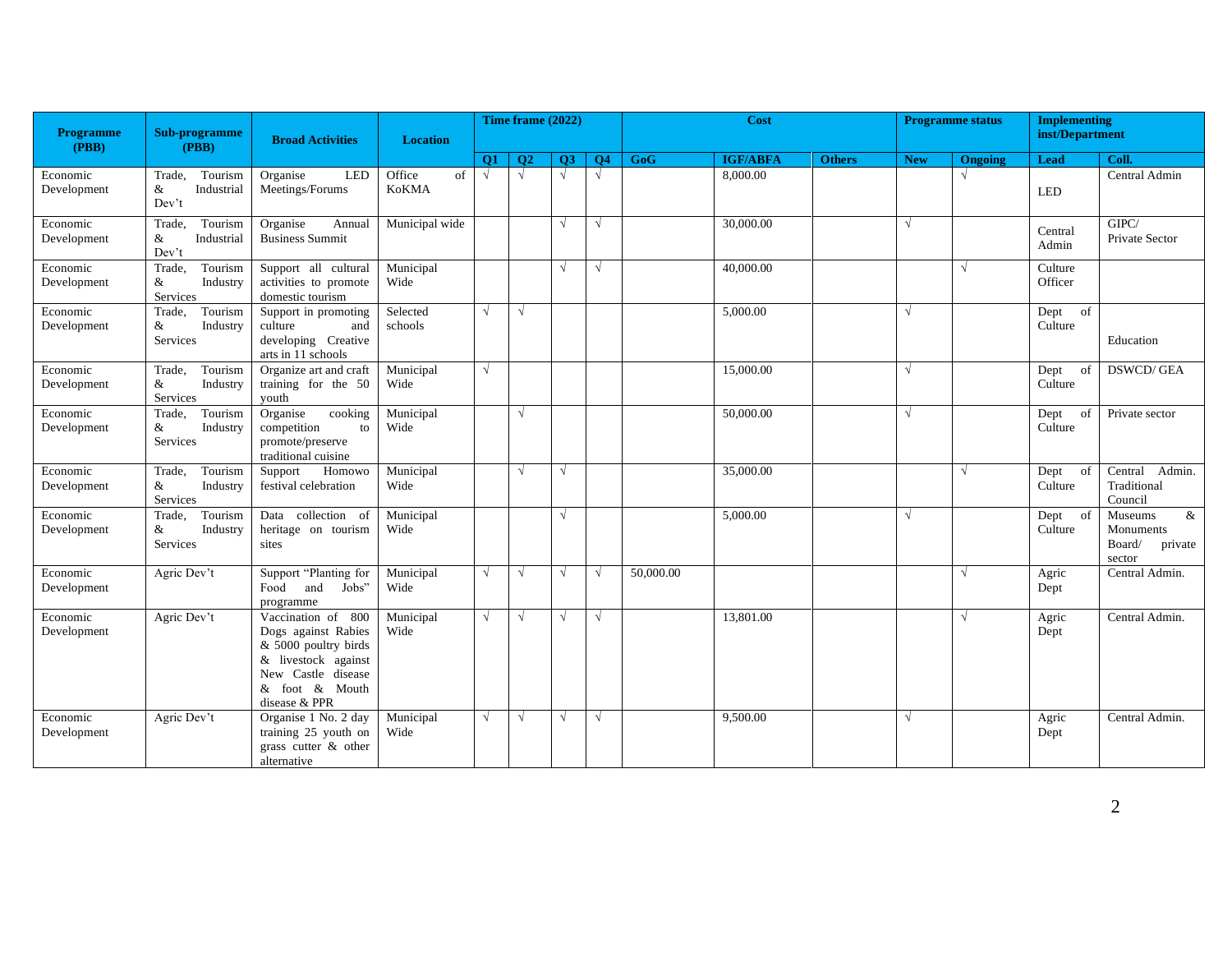| Programme<br>(PBB)      | Sub-programme<br>(PBB) | <b>Broad Activities</b>                                                                                                                                                | <b>Location</b>   |            | Time frame (2022) |            |                 |          | <b>Cost</b>     |               |            | <b>Programme status</b> | <b>Implementing</b><br>inst/Department |               |
|-------------------------|------------------------|------------------------------------------------------------------------------------------------------------------------------------------------------------------------|-------------------|------------|-------------------|------------|-----------------|----------|-----------------|---------------|------------|-------------------------|----------------------------------------|---------------|
|                         |                        |                                                                                                                                                                        |                   | <b>O1</b>  | <b>O2</b>         | <b>O3</b>  | $\overline{O4}$ | GoG      | <b>IGF/ABFA</b> | <b>Others</b> | <b>New</b> | Ongoing                 | Lead                                   | Coll.         |
| Economic<br>Development | Agric Dev't            | Organize<br>Farmers<br>Day celebration                                                                                                                                 | Adabraka          |            |                   |            | $\sqrt{ }$      |          | 65,638.00       |               |            | $\sqrt{ }$              | Agric<br>Dept                          | Central Admin |
| Economic<br>Development | Agric Dev't            | Train 200 farmers on<br>greenhouse<br>management,<br>vegetable production<br>and good husbandry<br>practices.                                                          | Municipal<br>Wide | $\sqrt{ }$ | $\sqrt{ }$        | $\sqrt{ }$ | $\sqrt{ }$      | 3,356.00 |                 | 6,000.00      |            | $\sqrt{ }$              | Agric                                  |               |
| Economic<br>Development | Agric Dev't            | thirty<br>(30)<br>Train<br>Farmers, Marketers<br>and Processors on<br>post-harvest handling<br>and good processing<br>practices of produce                             | Municipal<br>Wide | $\sqrt{ }$ | $\sqrt{ }$        | $\sqrt{ }$ | $\sqrt{ }$      |          |                 | 2,500.00      | $\sqrt{ }$ |                         | Agric                                  | <b>MAG</b>    |
| Economic<br>Development | Agric Dev't            | Sensitization<br>workshop on new<br>fishing technologies<br>and the facilitation of<br>canoe registration &<br>embossment<br>for<br>into<br>collation<br>a<br>database | Municipal<br>Wide | $\sqrt{ }$ | $\sqrt{ }$        | $\sqrt{ }$ | $\sqrt{ }$      |          | 2,115.00        |               | $\sqrt{ }$ |                         | Agric                                  | <b>MAG</b>    |
| Economic<br>Development | Agric Dev't            | Educate fishers on<br>IUU fishing and<br>dangers it poses to<br>the sustainability of<br>fisheries resources                                                           | Municipal<br>Wide | $\sqrt{ }$ | $\sqrt{ }$        | $\sqrt{ }$ | $\sqrt{ }$      |          | 2,270.00        |               | $\sqrt{ }$ |                         | Agric                                  | MAG           |
| Economic<br>Development | Agric Dev't            | Sensitize fisherfolk<br>on negative impact of<br>plastic pollution on<br>fishing                                                                                       | Municipal<br>Wide | $\sqrt{ }$ | $\sqrt{ }$        | $\sqrt{ }$ | $\sqrt{ }$      |          | 2,500.00        |               | V          |                         | Agric                                  | <b>MAG</b>    |
| Economic<br>Development | Agric Dev't            | Conduct<br><sub>a</sub><br>day<br>training<br>feed<br>on<br>formulation for $(40)$<br>livestock farmers and<br>staff                                                   | Municipal<br>Wide | $\sqrt{ }$ | $\sqrt{ }$        | $\sqrt{ }$ | $\sqrt{ }$      |          | 2,150.00        |               | $\sqrt{ }$ |                         | Agric                                  | <b>MAG</b>    |
| Economic<br>Development | Agric Dev't            | Conduct<br>day<br>a<br>training<br>on snail<br>production for youth<br>and women by Dec<br>2021                                                                        | Municipal<br>Wide | $\sqrt{ }$ | $\sqrt{ }$        | $\sqrt{ }$ | $\sqrt{ }$      |          | 2,500.00        |               | $\sqrt{ }$ |                         | Agric                                  | MAG           |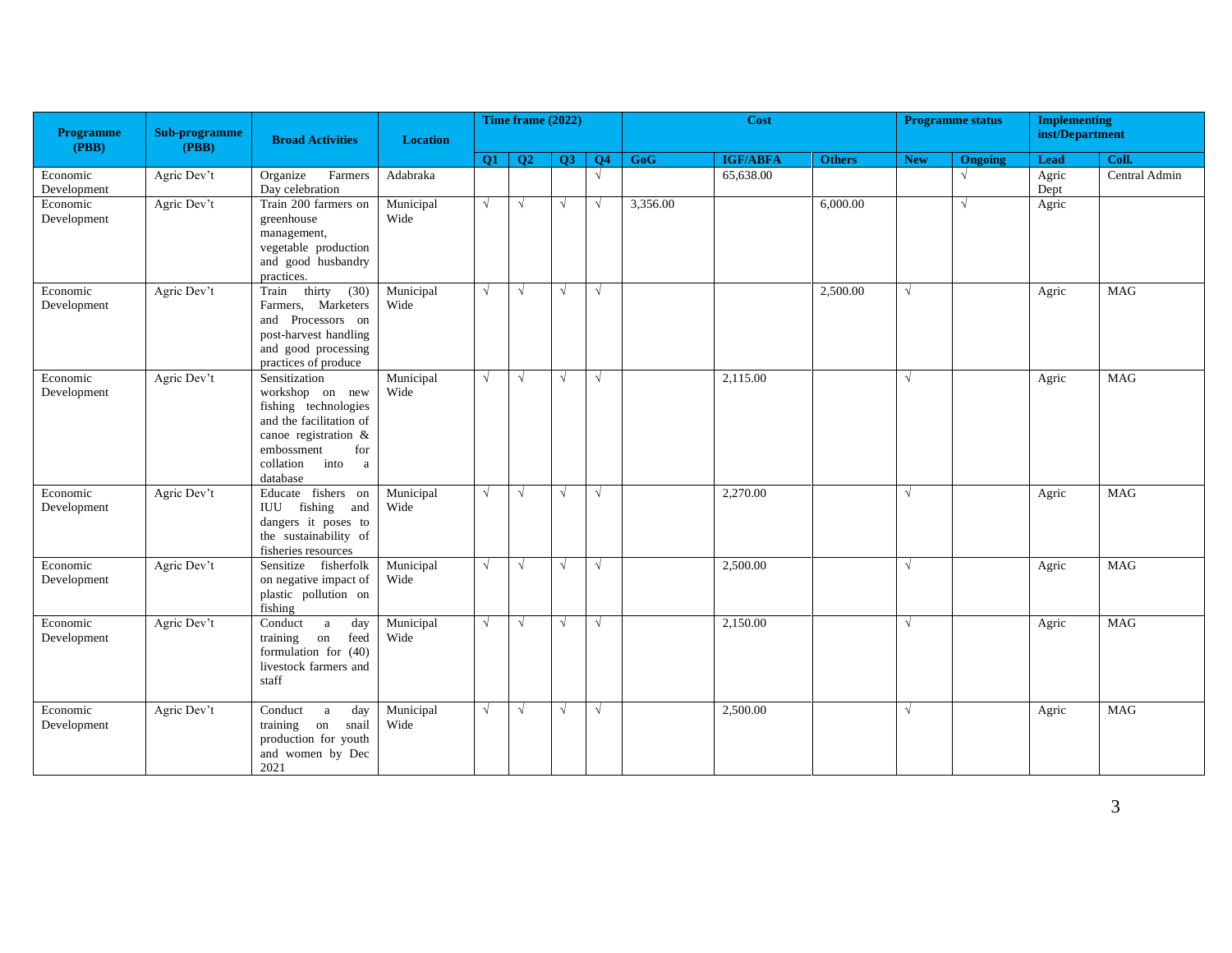| <b>Programme</b>                 | Sub-programme                                               | <b>Broad Activities</b>                                                                                                                           | <b>Location</b>                              |            | Time frame (2022) |            |            |          | Cost            |               |            | <b>Programme</b> status | <b>Implementing</b><br>inst/Department |                                         |
|----------------------------------|-------------------------------------------------------------|---------------------------------------------------------------------------------------------------------------------------------------------------|----------------------------------------------|------------|-------------------|------------|------------|----------|-----------------|---------------|------------|-------------------------|----------------------------------------|-----------------------------------------|
| (PBB)                            | (PBB)                                                       |                                                                                                                                                   |                                              | <b>O1</b>  | $\overline{O2}$   | <b>O3</b>  | <b>O4</b>  | GoG      | <b>IGF/ABFA</b> | <b>Others</b> | <b>New</b> | Ongoing                 | <b>Lead</b>                            | Coll.                                   |
| Infrastructure<br>Delivery & mgt | Infrastructure<br>Dev't                                     | Completion<br>of $3$ -<br>18-Unit<br>storey<br>Kindergarten Block<br>disability<br>with<br>ancillary<br>access.<br>facilities<br>&<br>landscaping | Liberty Avenue                               | $\sqrt{ }$ | $\sqrt{ }$        | $\sqrt{ }$ |            |          |                 | 1,600,000.00  |            | $\sqrt{ }$              | Central<br>Admin                       | Central Admin                           |
| Infrastructure<br>Delivery & mgt | Infrastructure<br>Dev't                                     | Remodelling of 4No.<br><b>Modern Markets</b>                                                                                                      | Odawna<br>$Osu$ /<br>Night<br>/Osu<br>Market | V          | $\sqrt{ }$        | $\sqrt{ }$ | √          |          | 1,100,000.00    |               | $\sqrt{ }$ |                         | <b>MWD</b>                             | Central Admin                           |
| Mgt & Admin                      | Gen. Admin                                                  | Support Community<br>self-help Projects                                                                                                           | <b>Electoral Areas</b>                       | $\sqrt{ }$ | $\sqrt{ }$        | $\sqrt{ }$ | √          |          | 350,000.00      |               |            | $\sqrt{ }$              | Central<br>Admin                       | <b>MWD</b>                              |
| Infrastructure<br>Delivery & mgt | Infrastructure<br>Dev't                                     | Rehabilitation<br>of<br>classroom<br>block<br>MA2 & 4 Cluster of<br>school                                                                        | Osu Salem                                    | $\sqrt{ }$ | $\sqrt{ }$        | $\sqrt{ }$ |            |          |                 | 830,201.00    | $\sqrt{ }$ |                         | <b>MWD</b>                             | Central Admin                           |
| Infrastructure<br>Delivery & mgt | Infrastructure<br>Dev't                                     | Construction of 1 No.<br>2 Storey Lockable<br>Stores at Taxi rank                                                                                 | Adabraka                                     | V          | $\sqrt{ }$        | $\sqrt{ }$ | $\sqrt{ }$ |          |                 | 1,000,000.00  | $\sqrt{ }$ |                         | <b>MWD</b>                             | Central Admin                           |
| Infrastructure<br>Delivery & mgt | Infrastructure<br>Dev't                                     | Provision<br>and<br>maintenance<br>of<br>streetlights                                                                                             | Municipal<br>Wide                            | $\sqrt{ }$ | $\sqrt{ }$        | $\sqrt{ }$ | $\sqrt{ }$ |          | 50,956.00       | 321,696.00    |            | $\sqrt{ }$              | <b>MWD</b>                             | Central Admin                           |
| Mgt. & Admin                     | Planning,<br>Budgeting,<br>Monitoring<br>&<br>Evaluation    | &<br>Develop<br><b>Implement Operation</b><br>Maintenance<br>and<br>Plan & Drainage Plan                                                          | <b>KoKMA</b>                                 | √          | $\sqrt{ }$        | $\sqrt{}$  | $\sqrt{ }$ |          | 1,714,362.00    | 20,000.00     |            | $\sqrt{ }$              | Central<br>Admin                       | MWD/GARID                               |
| Mgt. & Admin                     | Planning,<br>Budgeting,<br>Monitoring<br>$\&$<br>Evaluation | Monitor<br>the<br>implementation<br>of<br><b>GSFP</b> Programme                                                                                   | Municipal<br>Wide                            | √          | $\sqrt{ }$        | $\sqrt{ }$ | $\sqrt{ }$ | 5,000.00 | 30,000.00       |               | $\sqrt{ }$ |                         | <b>GSFP</b><br>Focal<br>Person         | MED,<br>MHD,<br>DW&CD,<br>Central Admin |
| Environmental<br>Management      | Natural Resource<br>conservation &<br>mgt.                  | Conduct<br>four $(4)$<br>quarterly<br>awareness<br>creation<br>on<br>the<br>hazardous effect of<br>air & noise pollution<br>in the Municipality.  | Municipal<br>Wide                            | $\sqrt{ }$ | $\sqrt{ }$        | V          | √          |          | 32,000.00       |               |            | $\sqrt{ }$              | <b>MEHD</b>                            | Central<br>Admin/ISD/EPA                |
| Environmental<br>Mgt.            | Nat.<br>Resource<br>conservation &<br>Mgt.                  | Organise a 4No. 2<br>Day training for staff<br>on climate change<br>adaptation<br>agric,<br>conservation                                          | Municipal wide                               |            | $\sqrt{ }$        | $\sqrt{ }$ |            | 5,000.00 | 3,000.00        |               |            | $\sqrt{ }$              | Agric<br>Dept                          | Central Admin                           |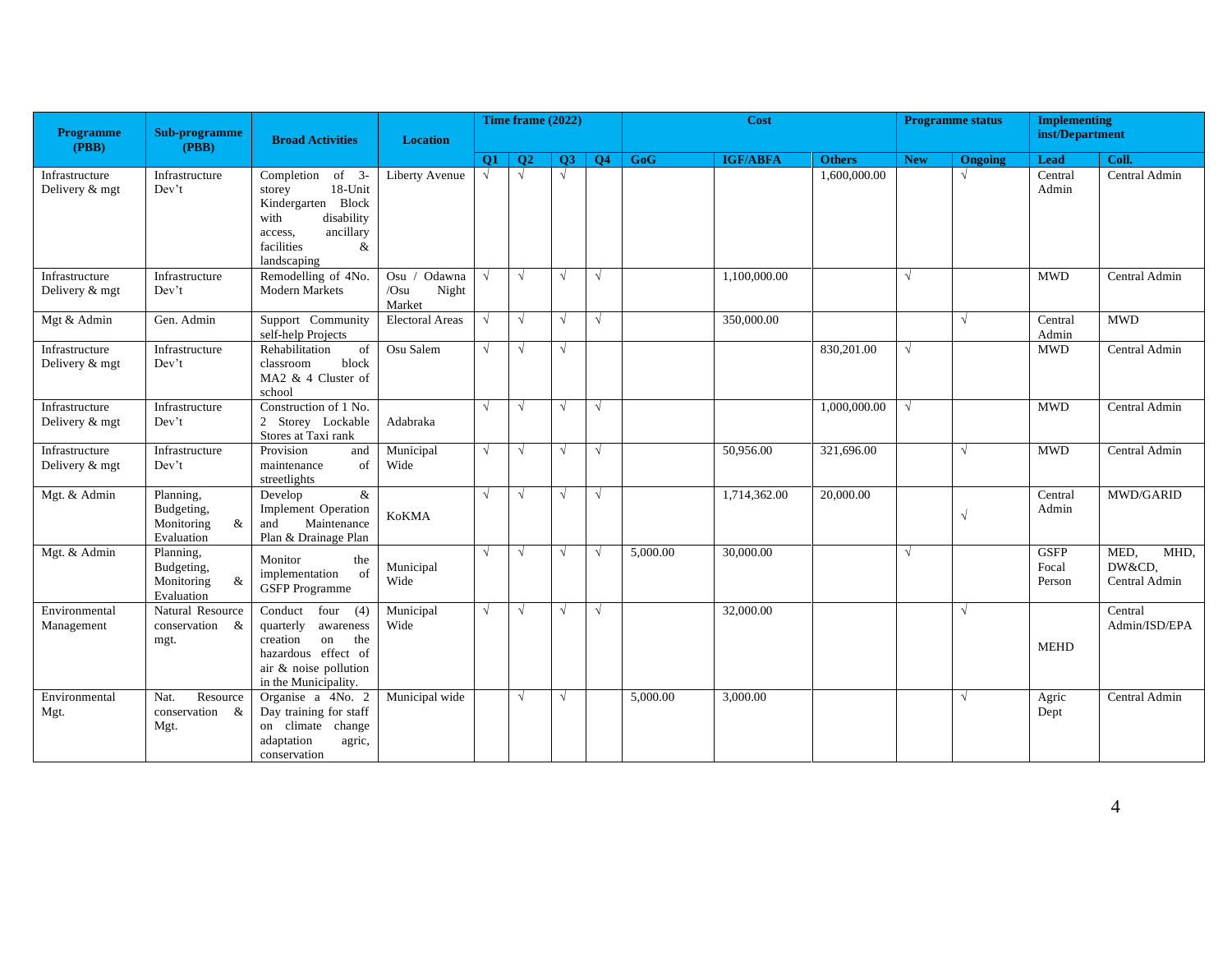| <b>Programme</b><br>(PBB)      | Sub-programme<br>(PBB)                      | <b>Broad Activities</b>                                                                                                                   | <b>Location</b>                   |            | Time frame (2022) |            |                |            | <b>Cost</b>     |               |            | <b>Programme status</b> | <b>Implementing</b><br>inst/Department |               |
|--------------------------------|---------------------------------------------|-------------------------------------------------------------------------------------------------------------------------------------------|-----------------------------------|------------|-------------------|------------|----------------|------------|-----------------|---------------|------------|-------------------------|----------------------------------------|---------------|
|                                |                                             |                                                                                                                                           |                                   | <b>O1</b>  | O <sub>2</sub>    | <b>O3</b>  | Q <sub>4</sub> | GoG        | <b>IGF/ABFA</b> | <b>Others</b> | <b>New</b> | Ongoing                 | Lead                                   | Coll.         |
| Environmental<br>Management    | Environmental<br>Health & sanit.<br>Serv.   | Procurement of 2No.<br>Borla Taxi,                                                                                                        | Osu                               |            | $\sqrt{ }$        | $\sqrt{}$  |                | 150,000.00 |                 |               | V          |                         | Procurem<br>ent                        | <b>MEHD</b>   |
| Environmental<br>Management    | Environmental<br>Health & sanit.<br>Service | Procurement of 3No.<br>12CM<br>skip<br>Container/<br>No.<br>$\mathbf{1}$<br>Compactor                                                     | Osu                               |            |                   | $\sqrt{ }$ |                |            | 110,000.00      |               | N          |                         | Procurem<br>ent                        | <b>MEHD</b>   |
| Environmental<br>Management    | Enforcement<br>Management                   | Educate the public on<br>the tenets of KoKMA<br>by-laws                                                                                   | Municipal<br>Wide                 |            | $\sqrt{ }$        | $\sqrt{ }$ | $\sqrt{ }$     |            | 15,000.00       |               | $\sqrt{ }$ |                         | <b>MEHD</b>                            | Central Admin |
| Environmental<br>Management    | Environmental<br>Health & sanit.<br>Serv.   | Distribution of dust-<br>bins and provide door<br>to door service                                                                         | <b>KoKMA</b>                      | $\sqrt{ }$ | $\sqrt{ }$        | $\sqrt{ }$ | $\sqrt{ }$     |            | 1,086,000.00    |               | $\sqrt{ }$ |                         | <b>MEHD</b>                            | Central Admin |
| Environmental<br>Management    | Natural Resource<br>conservation &<br>mgt.  | Fumigate<br>and<br>disinfect<br>swampy<br>areas, public toilet<br>and market in the<br>Municipality&<br>handling of paupers               | Municipal wide                    | $\sqrt{ }$ | $\sqrt{ }$        | $\sqrt{ }$ | √              |            | 102,000.00      |               |            | $\sqrt{ }$              | <b>MEHD</b>                            | Central Admin |
| Services<br>Social<br>Delivery | Environmental<br>Health & sanit.<br>Serv.   | Conduct<br>routine<br>home and hospitality<br>inspection<br>on<br>sanitation<br>and<br>hygiene                                            | Municipal wide                    | $\sqrt{ }$ | $\sqrt{ }$        | $\sqrt{ }$ | √              |            | 25,600.00       |               |            | $\sqrt{ }$              | <b>MEHD</b>                            | Central Admin |
| Environmental<br>Management    | <b>Disaster</b><br>prevention<br>&<br>Mgt.  | Organise 4 quarterly<br>education on food<br>safety<br>for<br>food<br>handlers/vendors/ope<br>rators                                      | Municipal wide                    | $\sqrt{ }$ | $\sqrt{ }$        | $\sqrt{ }$ | $\sqrt{ }$     |            | 50,000.00       |               |            | $\sqrt{ }$              | <b>MEHD</b>                            | Central Admin |
| Environmental<br>Management    | Disaster<br>prevention $&$<br>Mgt.          | $\overline{30}$<br>basic<br>Educate<br>schools<br>$\&$<br>community members<br>environmental<br>on<br>sanitation<br>and<br>hygiene        | <b>Electoral Areas</b>            | V          | $\sqrt{ }$        | $\sqrt{ }$ | $\sqrt{ }$     | 10,000.00  |                 |               | $\sqrt{ }$ |                         | <b>MEHD</b>                            | Central Admin |
| Social Services<br>Delivery    | Public Health<br>services & mgt.            | Intensify education of<br><b>GASSLIP</b> Sanitation<br>and Water Project<br>(Household<br>$\&$<br>Institutional toilets at<br>half price) | $\mathbf Q$<br>Electoral<br>Areas | $\sqrt{ }$ | $\sqrt{ }$        | $\sqrt{}$  | $\sqrt{}$      |            |                 | 1,000,000.00  |            | $\sqrt{ }$              | <b>MEHD</b>                            | <b>MWD</b>    |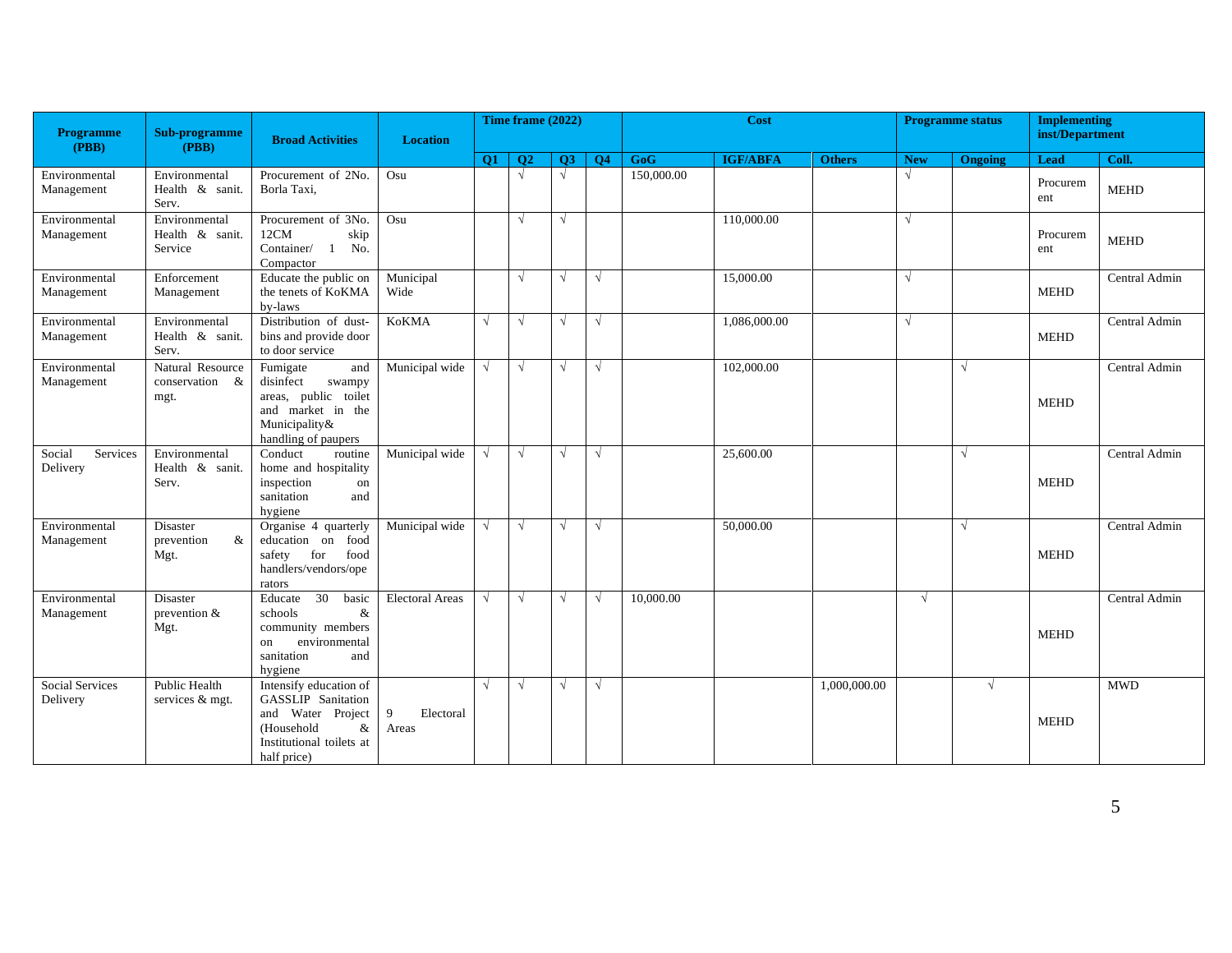| <b>Programme</b><br>(PBB)          | Sub-programme<br>(PBB)                         | <b>Broad Activities</b>                                                                              | <b>Location</b>                                                   |            | Time frame (2022) |            |                |           | Cost            |               |            | <b>Programme status</b> | <b>Implementing</b><br>inst/Department |                                                     |
|------------------------------------|------------------------------------------------|------------------------------------------------------------------------------------------------------|-------------------------------------------------------------------|------------|-------------------|------------|----------------|-----------|-----------------|---------------|------------|-------------------------|----------------------------------------|-----------------------------------------------------|
|                                    |                                                |                                                                                                      |                                                                   | <b>O1</b>  | Q <sub>2</sub>    | Q3         | Q <sub>4</sub> | GoG       | <b>IGF/ABFA</b> | <b>Others</b> | <b>New</b> | <b>Ongoing</b>          | <b>Lead</b>                            | Coll.                                               |
| <b>Social Services</b><br>Delivery | Environmental<br>Health & sanit.<br>Service    | Cleansing<br>and<br>evacuate of refuse<br>from public place in<br>the Municipality.                  | Municipal wide                                                    | $\sqrt{ }$ | $\sqrt{2}$        | $\sqrt{ }$ | $\sqrt{ }$     |           |                 | 1,708,209.00  |            | $\sqrt{ }$              | Procurem<br>ent                        | <b>MEHD</b>                                         |
| Social Services<br>Delivery        | Environmental<br>Health & sanit.<br>Serv.      | Organize collection<br>of refuse and clean<br>ups                                                    | Municipal wide                                                    | $\sqrt{ }$ | $\sqrt{ }$        | $\sqrt{ }$ | $\sqrt{ }$     |           | 1,139,400.00    |               |            | $\sqrt{ }$              | <b>MEHD</b>                            | Central Admin                                       |
| <b>Social Services</b><br>Delivery | Environmental<br>Health & sanit.<br>Serv.      | Organise<br>youth<br>entrepreneurship<br>training in circular<br>economy (recycling<br>of waste)     | Selected 4<br>communities                                         | $\sqrt{ }$ | $\sqrt{ }$        | $\sqrt{ }$ | $\sqrt{ }$     |           | 200,000.00      |               | $\sqrt{ }$ |                         | <b>MEHD</b>                            | Central Admin                                       |
| Social Services<br>Delivery        | Environmental<br>Health & sanit.<br>Serv.      | Enforcement<br>and<br><sub>of</sub><br>control<br>noise<br>pollution                                 | Municipal wide                                                    | $\sqrt{ }$ | $\sqrt{ }$        | $\sqrt{ }$ |                |           | 60,000.00       | 46,200.00     |            | $\sqrt{ }$              | <b>MEHD</b>                            | <b>EPA</b>                                          |
| <b>Social Services</b><br>Delivery | Edu. Youth &<br>sports and<br>Library services | Embark<br>on<br>a<br>campaign<br>against<br>Substance Abuse &<br>Safety<br>Road<br>measures in KoKMA | <b>KoKMA</b>                                                      |            |                   |            |                |           | 6,805.00        |               | $\sqrt{ }$ |                         | <b>NYA</b>                             | NYA,<br>MTTD,<br>KoKMA,<br>Road<br>Safety Authority |
| Environmental<br>Mgt.              | <b>Disaster</b><br>prevention $&$<br>Mgt.      | Collection<br>Data<br>Monitoring<br><b>Evaluation Exercises</b>                                      | Municipal wide                                                    | $\sqrt{ }$ |                   | $\sqrt{ }$ |                |           |                 | 30,000.00     | $\sqrt{ }$ |                         | <b>NADMO</b>                           | Central Admin<br><b>Statistics</b>                  |
| Environmental<br>Mgt.              | <b>Disaster</b><br>Prevention<br>and<br>Mgt.   | Procure relief items<br>for flood/fire disaster<br>victims                                           | Municipal wide                                                    | $\sqrt{ }$ |                   |            |                |           |                 | 120,000.00    |            | $\sqrt{ }$              | Procurem<br>ent                        | NADMO/Central<br>Admin.                             |
| Environmental<br>Mgt.              | Disaster<br>Prevention<br>and<br>Mgt.          | Organize<br>public<br>education<br>sensitization<br>on<br>disaster prevention<br>(flood/fire)        | Selected<br>schools,<br>markets,<br>churches, slum<br>communities | $\sqrt{ }$ | $\sqrt{ }$        | $\sqrt{ }$ | $\sqrt{ }$     | 50,000.00 |                 |               |            | $\sqrt{}$               | <b>NADMO</b>                           | Central Admin.                                      |
| Environmental<br>Mgt.              | Disaster<br>prevention<br>and<br>Mgt.          | Recruit/train<br>and<br>sustain DVGs<br>to<br>assist in evacuation<br>exercises                      | Selected<br>communities.                                          |            |                   | $\sqrt{ }$ |                |           |                 | 80,000.00     |            | $\sqrt{ }$              | <b>NADMO</b>                           | Central Admin.                                      |
| Disaster<br>Prevention & Mgt.      | Nat.<br>resource<br>conservation &<br>Mgt.     | Undertake<br>tree<br>planting and prune<br>existing<br>once<br>to<br>avoid disasters                 | School<br>Parks<br>Municipal<br>Wide                              |            | √                 |            |                |           |                 | 85,000.00     |            | $\sqrt{ }$              | <b>NADMO</b>                           | Security Forces/<br><b>MEHD</b>                     |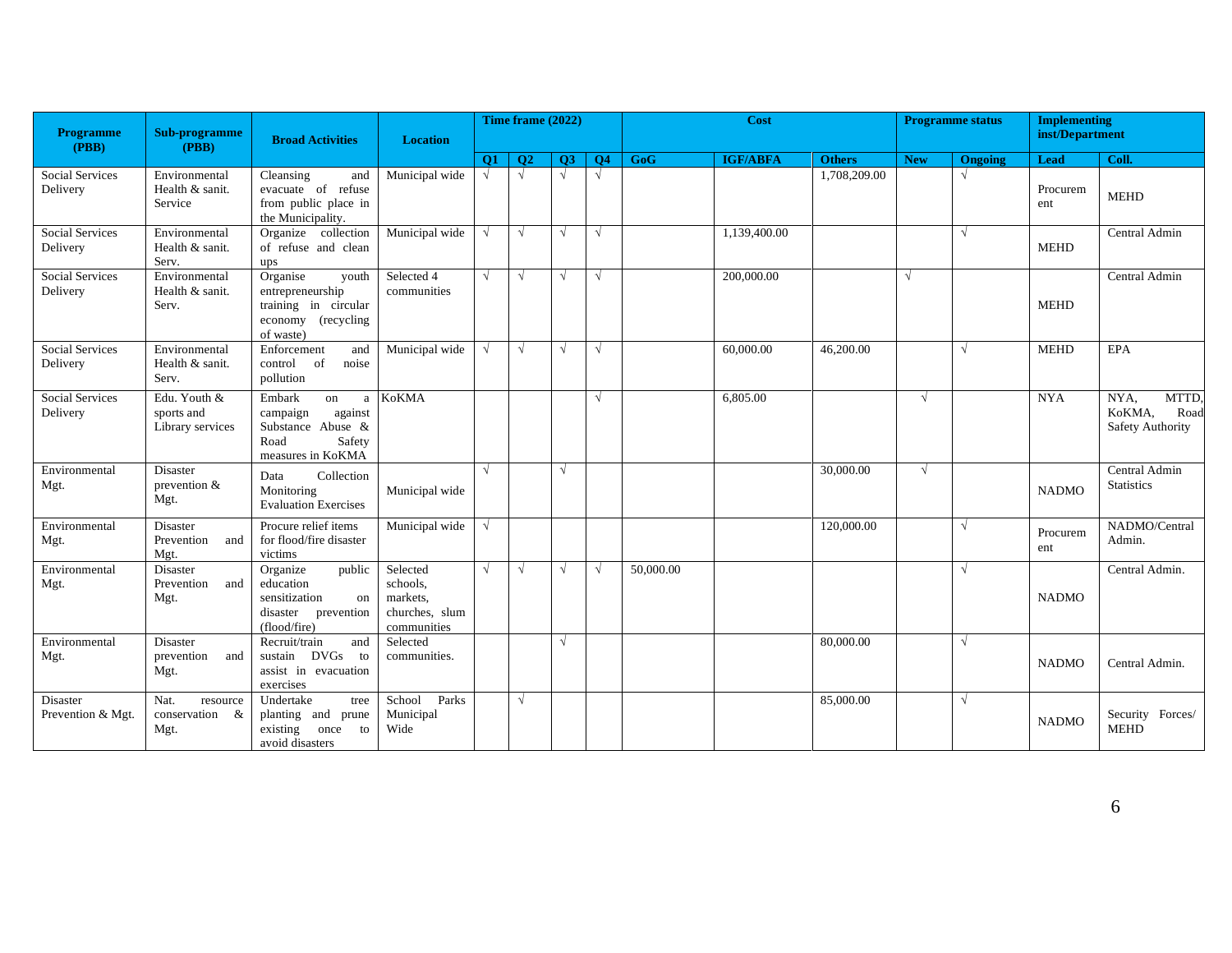| <b>Programme</b><br>(PBB)        | Sub-programme<br>(PBB)                | <b>Broad Activities</b>                                                                                        | <b>Location</b>                         |            | Time frame (2022) |            |            |            | Cost            |               |            | <b>Programme status</b> | <b>Implementing</b><br>inst/Department |                                                  |
|----------------------------------|---------------------------------------|----------------------------------------------------------------------------------------------------------------|-----------------------------------------|------------|-------------------|------------|------------|------------|-----------------|---------------|------------|-------------------------|----------------------------------------|--------------------------------------------------|
|                                  |                                       |                                                                                                                |                                         | <b>O1</b>  | <b>O2</b>         | Q3         | <b>O4</b>  | <b>GoG</b> | <b>IGF/ABFA</b> | <b>Others</b> | <b>New</b> | Ongoing                 | Lead                                   | Coll.                                            |
| Environmental<br>Mgt.            | Disaster<br>prevention<br>and<br>Mgt. | disaster<br>Support<br>simulation<br>exercise/emergency<br>responses                                           | Municipal<br>Wide                       | $\sqrt{ }$ | $\sqrt{ }$        | $\sqrt{ }$ | $\sqrt{ }$ |            |                 | 160,000.00    |            |                         | <b>NADMO</b>                           | Security Forces/<br>MUSEC/ Works/<br><b>MEHD</b> |
| Environmental<br>Mgt.            | Disaster<br>prevention<br>and<br>Mgt. | Organise a 3No. 1<br>day training for staff<br>on climate change<br>adaptation                                 |                                         |            | $\sqrt{ }$        | $\sqrt{ }$ | $\sqrt{ }$ |            |                 | 19,000.00     |            |                         | <b>NADMO</b>                           | Central<br>Admin/HR                              |
| Infrastructure<br>del. & mgt     | Spatial planning                      | Procure and register<br>Assembly's<br>all<br>landed properties                                                 | Municipal<br>Wide                       |            | $\sqrt{ }$        | $\sqrt{}$  | $\sqrt{}$  |            | 30,000.00       |               |            | $\sqrt{ }$              | <b>MPPD</b>                            | Central Admin                                    |
| Infrastructure<br>del. & mgt     | Spatial planning                      | for<br>land<br>Acquire<br>construction<br>of<br>Office Complex                                                 | Osu                                     |            | $\sqrt{ }$        | $\sqrt{}$  | $\sqrt{}$  |            |                 | 1,800,000.00  | $\sqrt{ }$ |                         | <b>MPPD</b>                            | Central Admin                                    |
| Infrastructure<br>del. & mgt     | Spatial planning                      | Update<br>Planning<br>Schemes                                                                                  | <b>KoKMA</b>                            |            | $\sqrt{ }$        | $\sqrt{ }$ |            |            | 50,000.00       |               |            | $\sqrt{ }$              | <b>MPPD</b>                            | Central Admin                                    |
| Infrastructure<br>$del. &$ mgt   | Spatial planning                      | Maintenance<br>of<br>Naming,<br><b>Street</b><br>Property Addressing<br>and Numbering                          | Municipal<br>Wide                       | $\sqrt{ }$ | $\sqrt{ }$        | $\sqrt{}$  | $\sqrt{}$  |            | 2,000,000.00    |               |            | $\sqrt{ }$              | <b>MPPD</b>                            | Central Admin                                    |
| Infrastructure<br>del. & mgt     | Spatial planning                      | Acquire lands for the<br>construction of future<br>structures                                                  | Municipal wide                          |            | $\sqrt{ }$        | V          | √          |            |                 | 1,000,000.00  | V          |                         | <b>MPPD</b>                            | Central Admin                                    |
| Infrastructure<br>del. $&$ mgt   | Spatial planning                      | Institute a reward<br>for<br>system<br>beautification<br>of<br>communities                                     | Municipal<br>Wide                       | $\sqrt{ }$ | $\sqrt{ }$        | $\sqrt{ }$ | √          |            | 1,000,000.00    |               |            | $\sqrt{ }$              | Parks &<br>Gardens                     | Parks & Gardens.<br>MWD, Assembly<br>Members     |
| Infrastructure<br>Delivery & mgt | Physical &<br>Spatial planning        | Organise activities to<br>beautify the city                                                                    | Municipal<br>Wide                       | $\sqrt{ }$ | $\sqrt{ }$        | $\sqrt{}$  | √          |            | 150,000.00      | 150,000.00    |            | $\sqrt{ }$              | Parks &<br>Gardens                     | Central Admin                                    |
| Infrastructure<br>$del. &$ mgt   | Urban roads and<br>transport services | Data collection to<br>efficiently<br>Plan,<br>maintain and develop<br>road networks within<br>the Municipality | All the road<br>networks                | $\sqrt{ }$ | $\sqrt{ }$        |            |            |            | 18,000.00       |               | $\sqrt{ }$ |                         | <b>DUR</b>                             | Central Admin                                    |
| Infrastructure<br>del. & mgt     | Urban roads and<br>transport services | Capacity building for<br>Roads Department                                                                      | Internal<br>and<br>External             |            | $\sqrt{ }$        | $\sqrt{}$  | √          |            | 22,000.00       |               | $\sqrt{ }$ |                         | <b>DUR</b>                             | Central Admin                                    |
| Infrastructure<br>del. $&$ mgt   | Urban roads and<br>transport services | Road<br>condition<br>survey                                                                                    | Osu, Adabraka,<br>Ridge, Asylum<br>Down | $\sqrt{ }$ | $\sqrt{ }$        |            |            |            | 15,000.00       |               | $\sqrt{ }$ |                         | <b>DUR</b>                             | Central Admin                                    |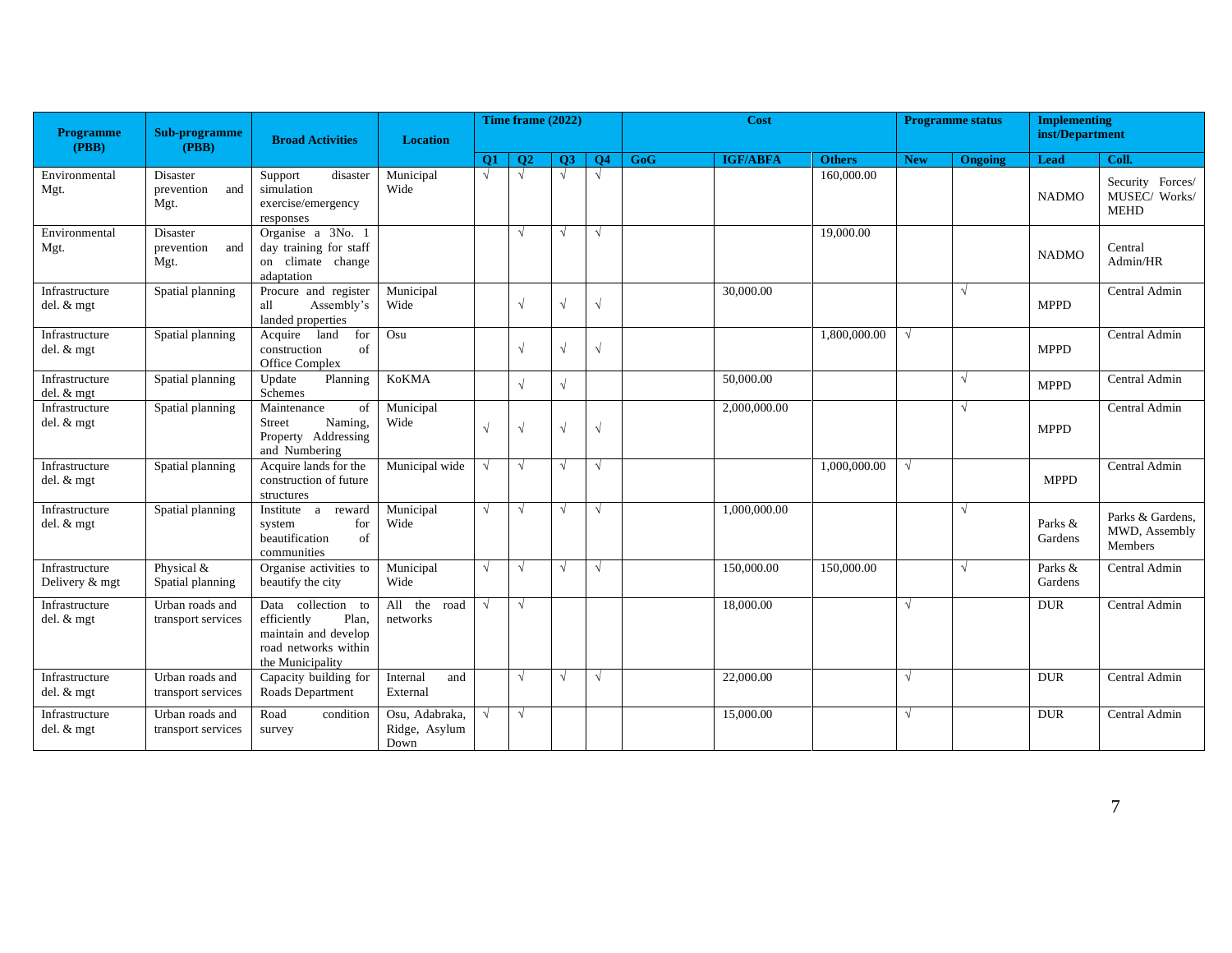| <b>Programme</b>               | Sub-programme                         | <b>Broad Activities</b>                                                                                                             | <b>Location</b>                                                 |            | Time frame (2022) |            |                |              | Cost            |               |            | <b>Programme status</b> | <b>Implementing</b><br>inst/Department |                        |
|--------------------------------|---------------------------------------|-------------------------------------------------------------------------------------------------------------------------------------|-----------------------------------------------------------------|------------|-------------------|------------|----------------|--------------|-----------------|---------------|------------|-------------------------|----------------------------------------|------------------------|
| (PBB)                          | (PBB)                                 |                                                                                                                                     |                                                                 | <b>O1</b>  | $\overline{O2}$   | <b>O3</b>  | Q <sub>4</sub> | GoG          | <b>IGF/ABFA</b> | <b>Others</b> | <b>New</b> | Ongoing                 | Lead                                   | Coll.                  |
| Infrastructure<br>del. & mgt   | Urban roads and<br>transport services | Safety<br>Road<br>Awareness/Education                                                                                               | 5No.<br>Lorry<br>terminals<br>Municipal wide                    | √          | $\sqrt{ }$        |            |                |              | 10,000.00       |               | N          |                         | <b>DUR</b>                             | NRSC/ISD/NCC<br>Е      |
| Infrastructure<br>del. & mgt   | Urban roads and<br>transport services | Partialre-construction<br>of selected<br>roads<br>within<br>the<br>municipality (0.7M)                                              | $\&$<br>Osu<br>Adabraka                                         |            |                   | $\sqrt{2}$ | V              | 1,000,000.00 |                 |               | $\sqrt{ }$ |                         | <b>DUR</b>                             | Central Admin          |
| Infrastructure<br>del. & mgt   | Urban roads and<br>transport services | Gravelling and Spot<br>improvement<br>(0.45km)                                                                                      | Osu                                                             |            |                   | $\sqrt{ }$ | $\sqrt{}$      |              | 150,000.00      |               | V          |                         | <b>DUR</b>                             | Central Admin          |
| Infrastructure<br>del. & mgt   | Urban roads and<br>transport services | Safety and Traffic<br>Management<br>(road)<br>line marking-3.5km,<br>speedhumps-5Nr and<br>road signages-40Nr)                      | Official<br>Osu,<br>Town<br>and<br>Adabraka                     |            |                   | $\sqrt{ }$ | $\sqrt{ }$     | 250,000.00   |                 |               |            | $\sqrt{ }$              | <b>DUR</b>                             | Central Admin          |
| Infrastructure<br>del. $&$ mgt | Urban roads and<br>transport services | Resealing of Nii<br>Kinka Dowuona<br>Street Street(0.35km)                                                                          | Osu                                                             |            | V                 | $\sqrt{ }$ |                |              | 400,000.00      |               |            |                         | <b>DUR</b>                             | Central Admin          |
| Infrastructure<br>del. & mgt   | Urban roads and<br>transport services | Road Safety<br>awareness/Education                                                                                                  | Lorry Stations/<br>Roads                                        | $\sqrt{ }$ | $\sqrt{ }$        |            |                |              | 10,000.00       |               |            | $\sqrt{ }$              | <b>DUR</b>                             | Central Admin          |
| Infrastructure<br>del. & mgt   | Urban roads and<br>transport services | Paving of Nii Kinka<br>Dowuona<br>street<br>Street(0.11km)                                                                          | Osu                                                             | $\sqrt{ }$ | $\sqrt{ }$        |            |                | 550,000.00   |                 |               | $\sqrt{ }$ |                         | <b>DUR</b>                             | <b>MWD</b>             |
| Infrastructure<br>del. & mgt   | Urban roads and<br>transport services | Pothole Patching of<br>4,200m2 on selected<br>roads within<br>the<br>Municipality                                                   | Official<br>Osu,<br>Town<br>and<br>Adabraka                     |            | $\sqrt{ }$        | $\sqrt{ }$ | $\sqrt{ }$     |              | 600,000.00      |               | V          |                         | <b>DUR</b>                             | Central Admin          |
| Infrastructure<br>del. & mgt   | Urban roads and<br>transport services | of<br>Implementation<br>the GARID Project                                                                                           | Municipal wide                                                  |            | $\sqrt{ }$        | $\sqrt{ }$ | $\sqrt{ }$     | 220,400.00   |                 |               | $\sqrt{ }$ |                         | <b>DUR</b>                             | Central<br>Admin/MWD   |
| Infrastructure<br>del. & mgt   | Urban roads and<br>transport services | Provision<br>and<br>installation of 200Nr<br>gratings of<br>metal<br>sizes<br>various<br>on<br>drains within<br>the<br>municipality | Official<br>Osu,<br>Town,<br>Adawna.<br>Adabraka                |            |                   | $\sqrt{ }$ |                |              | 200,000.00      |               |            | $\sqrt{ }$              | <b>DUR</b>                             | GARID/Central<br>Admin |
| Infrastructure<br>del. $&$ mgt | Urban roads and<br>transport services | Desilting<br>of<br>11,300m3 vol.<br>of<br>earth, concrete<br>&<br>storm drains within<br>the Municipality                           | Ridge,<br>Osu,<br>Official Town,<br>Asylum Down<br>and Adabraka |            | $\sqrt{ }$        | $\sqrt{ }$ |                | 500,000.00   |                 |               |            | $\sqrt{ }$              | <b>DUR</b>                             | GARID/Central<br>Admin |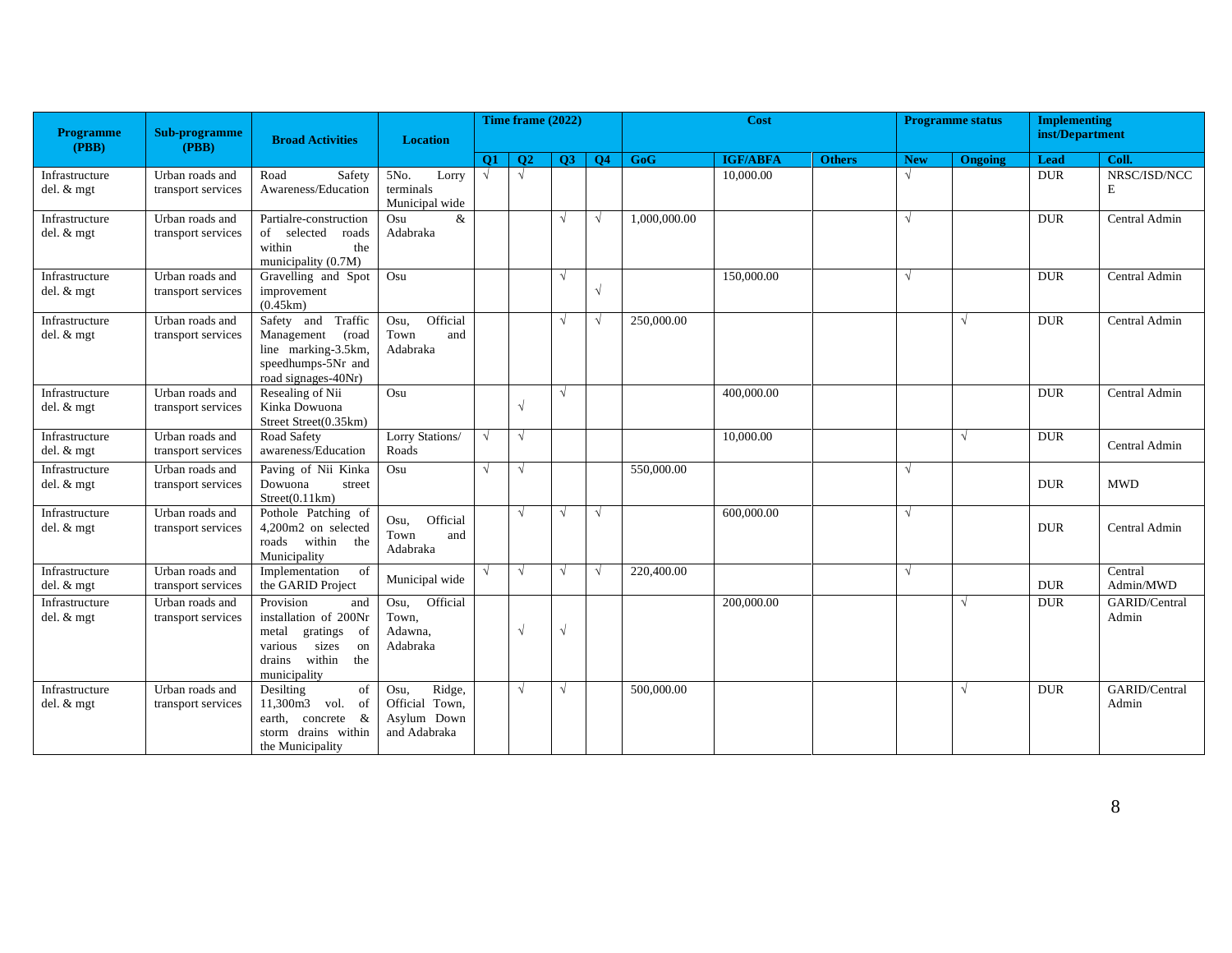| <b>Programme</b><br>(PBB)          | Sub-programme<br>(PBB)                | <b>Broad Activities</b>                                                                                                          | <b>Location</b>                    |            | Time frame (2022) |            |            |            | <b>Cost</b>     |               |            | <b>Programme status</b> | <b>Implementing</b><br>inst/Department |                |
|------------------------------------|---------------------------------------|----------------------------------------------------------------------------------------------------------------------------------|------------------------------------|------------|-------------------|------------|------------|------------|-----------------|---------------|------------|-------------------------|----------------------------------------|----------------|
|                                    |                                       |                                                                                                                                  |                                    | <b>O1</b>  | <b>O2</b>         | <b>O3</b>  | <b>O4</b>  | <b>GoG</b> | <b>IGF/ABFA</b> | <b>Others</b> | <b>New</b> | <b>Ongoing</b>          | Lead                                   | Coll.          |
| Infrastructure<br>del. & mgt       | Urban roads and<br>transport services | Construction<br>of<br>$0.60M-U$<br>700m<br>drains along selected<br>roads within the<br>Municipality                             | Osu                                |            |                   | $\sqrt{ }$ | $\sqrt{ }$ | 550,000.00 |                 |               |            | $\sqrt{ }$              | <b>DUR</b>                             | Central Admin  |
| Social<br>Development              | Edu. & Youth<br>Dev't                 | Youth<br>Organise<br>Parliamentary<br>sittings/meetings                                                                          | Office<br>of<br>KoKMA              | $\sqrt{ }$ | $\sqrt{ }$        | V          | $\sqrt{ }$ |            | 8,000.00        |               |            | $\sqrt{ }$              | <b>NYA</b>                             | Central Admin  |
| Social Services<br>Delivery        | <b>Health Delivery</b>                | Sensitize<br>public<br>schools students on<br>Sexual<br>Adolescent<br>Reproductive Health<br>& effect of Substance<br>Abuse      | Municipal wide                     | $\sqrt{ }$ | $\sqrt{ }$        | V          | $\sqrt{ }$ |            | 14,000.00       |               |            | $\sqrt{ }$              | <b>MHD</b>                             | Central Admin  |
| <b>Social Services</b><br>Delivery | <b>Health Delivery</b>                | Identify and Manage<br>Severe<br>Acute<br>Malnutrition<br>and<br>Moderate<br>Acute<br>Malnutrition cases                         | Municipal wide                     | $\sqrt{ }$ | $\sqrt{ }$        | N          | $\sqrt{ }$ |            | 6,250.00        |               |            | $\sqrt{ }$              | <b>MHD</b>                             | Central Admin  |
| Social Services<br>Delivery        | <b>Health Delivery</b>                | Support<br>Immunization<br>Services                                                                                              | Municipal<br>Wide                  |            | $\sqrt{ }$        |            | $\sqrt{ }$ |            | 4,500.00        |               |            | $\sqrt{ }$              | <b>MHD</b>                             | Central Admin  |
| Social Services<br>Delivery        | <b>Health Delivery</b>                | Conduct<br>maternal<br>health, education at<br>churches.<br>communities,<br>other<br>gatherings                                  | Municipal<br>Wide                  | $\sqrt{ }$ | $\sqrt{ }$        | $\sqrt{ }$ | $\sqrt{ }$ |            | 7,200.00        |               |            | $\sqrt{ }$              | <b>MHD</b>                             | Central Admin  |
| Social Services<br>Delivery        | <b>Health Delivery</b>                | Organize Municipal<br>Health Management<br><b>Committee Meetings</b>                                                             | Municipal<br>Health<br>Directorate | $\sqrt{ }$ | $\sqrt{ }$        | V          | $\sqrt{}$  |            | 19,200.00       |               |            | $\sqrt{ }$              | <b>MHD</b>                             | Central Admin  |
| Social Services<br>Delivery        | <b>Health Delivery</b>                | Organize educational<br>programs<br>on<br>$COVID-19$ ,<br>family<br>planning,<br>Malaria,<br>DRI<br>on<br>HIV/AIDs, STIs &<br>TB | Municipal<br>Wide                  | $\sqrt{ }$ | $\sqrt{ }$        | $\sqrt{}$  | $\sqrt{ }$ | 12,000.00  |                 | 81,696.00     |            | $\sqrt{ }$              | MHD/<br><b>HIV FP</b>                  | MHD.<br>Gender |
| Social Services<br>Delivery        | <b>Health Delivery</b>                | <b>Breast</b><br>Cancer<br>Testing<br>and<br>Screening activities                                                                | Municipal wide                     |            |                   |            | $\sqrt{ }$ |            | 4,740.00        |               |            | $\sqrt{ }$              | <b>MHD</b>                             | SW& CD         |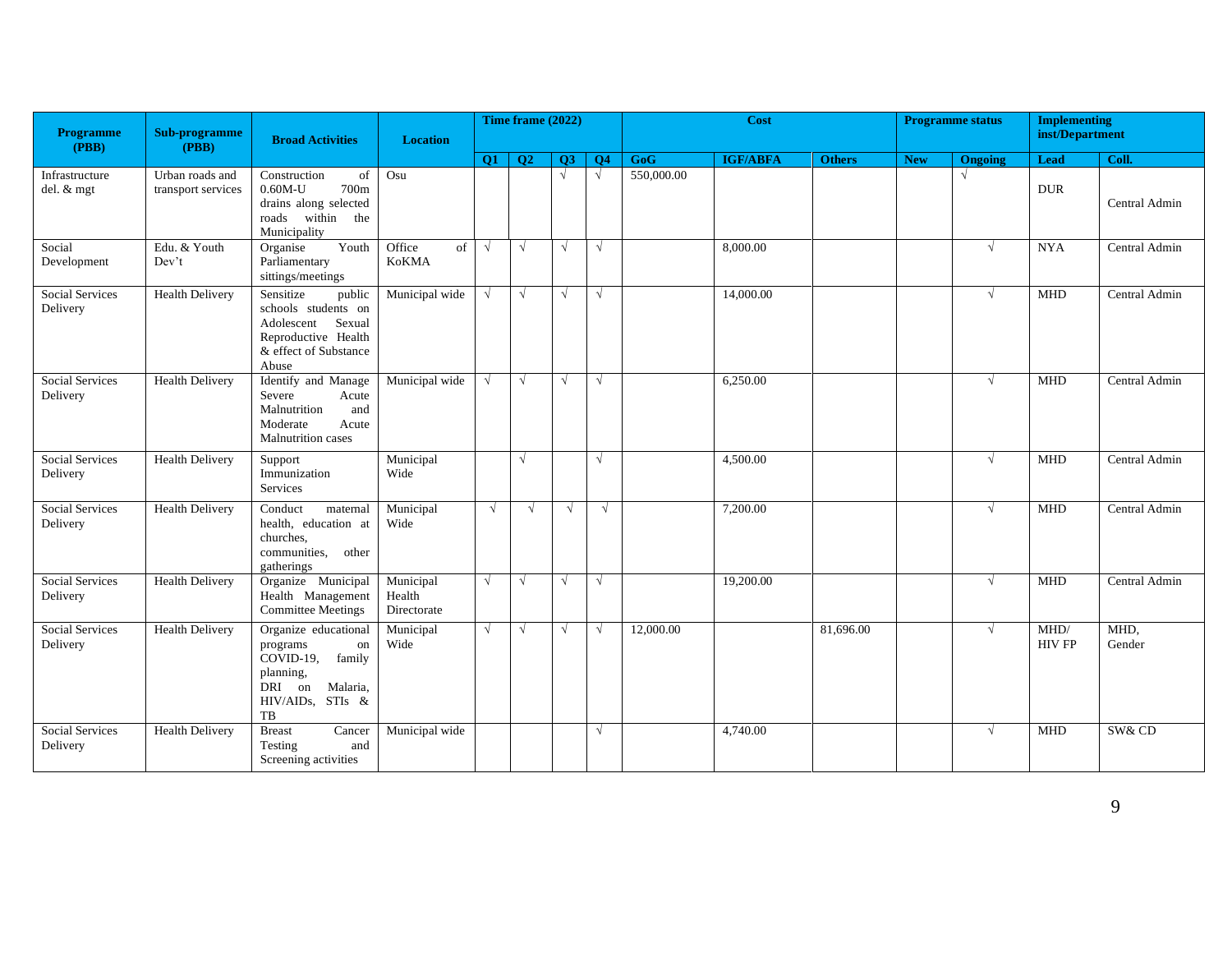| <b>Programme</b><br>(PBB)          | Sub-programme<br>(PBB)       | <b>Broad Activities</b>                                                                                                                            | <b>Location</b>                     |            | Time frame (2022) |            |                |           | Cost            |               |            | <b>Programme status</b> | <b>Implementing</b><br>inst/Department |                |
|------------------------------------|------------------------------|----------------------------------------------------------------------------------------------------------------------------------------------------|-------------------------------------|------------|-------------------|------------|----------------|-----------|-----------------|---------------|------------|-------------------------|----------------------------------------|----------------|
|                                    |                              |                                                                                                                                                    |                                     | Q1         | $\overline{O2}$   | <b>O3</b>  | Q <sub>4</sub> | GoG       | <b>IGF/ABFA</b> | <b>Others</b> | <b>New</b> | Ongoing                 | <b>Lead</b>                            | Coll.          |
| Social Services<br>Delivery        | Soc. Welfare &<br>Com. Dev't | Organize 6 No.<br><b>LEAP Payments</b>                                                                                                             | Municipal wide                      | $\sqrt{ }$ | $\sqrt{ }$        | $\sqrt{ }$ | $\sqrt{ }$     |           | 10,000.00       |               |            | $\sqrt{ }$              | SW& CD                                 | Central Admin  |
| Social Services<br>Delivery        | Soc. Welfare &<br>Com. Dev't | Organize 1No. In-<br>Service training for<br>caregivers of Early<br>Childhood<br>Devt.<br>Centres                                                  | Early<br>Childhood<br>Devt. Centres |            |                   | $\sqrt{ }$ |                | 10,000.00 |                 |               | $\sqrt{ }$ |                         | SW& CD                                 | Central Admin  |
| <b>Social Services</b><br>Delivery | Soc. Welfare &<br>Com. Dev't | Conduct<br>2No.<br>monitoring<br>$\&$<br>inspection of Early<br>Childhood<br>Devt.<br>Centres & NGOs                                               | Municipal wide                      |            | $\sqrt{ }$        |            | $\sqrt{ }$     |           | 8,000.00        |               |            | $\sqrt{ }$              | SW& CD                                 | Central Admin  |
| <b>Social Services</b><br>Delivery | Soc. Welfare &<br>Com. Dev't | Provide support for<br>missing/<br>20No.<br>abandoned/street<br>children & reunite<br>them with families /<br>foster homes                         | Municipal<br>Wide                   | $\sqrt{ }$ | $\sqrt{ }$        | $\sqrt{ }$ | $\sqrt{}$      |           | 12,000.00       |               |            | $\sqrt{ }$              | SW& CD                                 | Central Admin  |
| <b>Social Services</b><br>Delivery | Soc. Welfare &<br>Com. Dev't | Hold<br>4No.<br>at<br>Disability<br>Fund<br>Management<br>120<br>Assess<br>potentially<br>beneficiaries & bi-<br>annual disbursement<br>of Fund    | Municipal<br>Wide                   | $\sqrt{ }$ | $\sqrt{ }$        | $\sqrt{ }$ | $\sqrt{ }$     |           |                 | 245,087.00    |            | $\sqrt{ }$              | SW& CD                                 | Central Admin  |
| Social Services<br>Delivery        | Soc. Welfare &<br>Com. Dev't | Register & Organize<br>1 No. skills training<br>for the vulnerable,<br>youth, women groups<br>in wig-Cap, pastries<br>fabric<br>&<br>embellishment | Municipal<br>Wide                   |            | $\sqrt{ }$        |            |                |           | 30,000.00       |               |            | $\sqrt{ }$              | SW& CD                                 | <b>BAC/NYA</b> |
| Social Services<br>Delivery        | Soc. Welfare &<br>Com. Dev't | Train 3No. Women's<br>Groups in liquid<br>soap/detergent,<br>shampoo/ & fabric<br>embellishment                                                    | Selected<br>Women's<br>Groups       |            |                   | $\sqrt{ }$ |                | 9,315.00  |                 |               | $\sqrt{ }$ |                         | SW& CD                                 | <b>BAC/NYA</b> |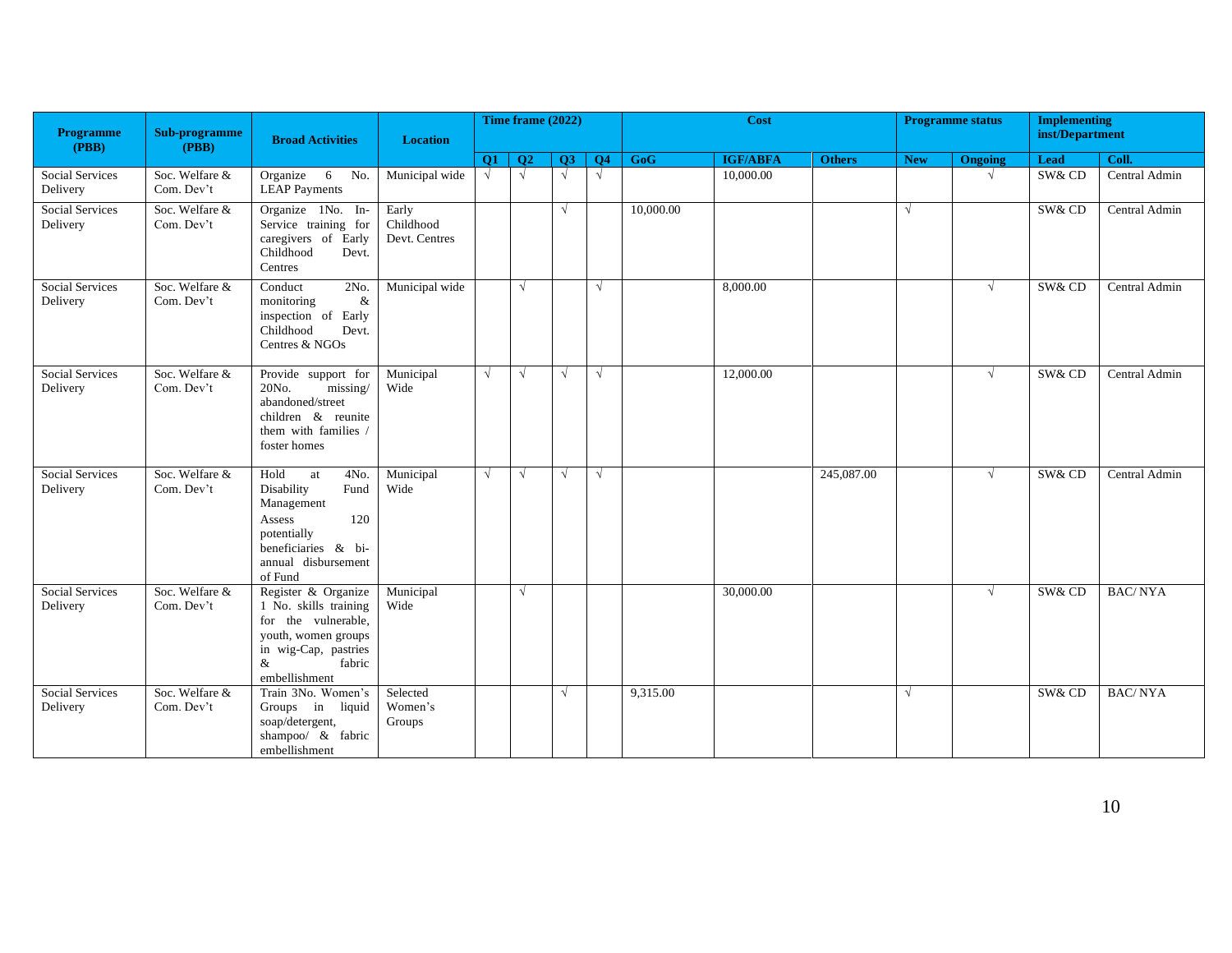| Programme<br>(PBB)                 | Sub-programme<br>(PBB)       | <b>Broad Activities</b>                                                                                                        | <b>Location</b>                 |            | Time frame (2022) |            |                |              | Cost            |               |            | <b>Programme status</b> | <b>Implementing</b><br>inst/Department |               |
|------------------------------------|------------------------------|--------------------------------------------------------------------------------------------------------------------------------|---------------------------------|------------|-------------------|------------|----------------|--------------|-----------------|---------------|------------|-------------------------|----------------------------------------|---------------|
|                                    |                              |                                                                                                                                |                                 | <b>O1</b>  | Q <sub>2</sub>    | Q3         | Q <sub>4</sub> | GoG          | <b>IGF/ABFA</b> | <b>Others</b> | <b>New</b> | Ongoing                 | <b>Lead</b>                            | Coll.         |
| <b>Social Services</b><br>Delivery | Soc. Welfare &<br>Com. Dev't | 10 No.<br>Conduct<br>public education on<br>child right/protection<br>issues<br>in<br>schools/communities/<br>religious groups | Municipal<br>Wide               |            | $\sqrt{ }$        |            | $\sqrt{ }$     |              | 10,000.00       |               |            | $\sqrt{ }$              | SW& CD                                 | Central Admin |
| <b>Social Services</b><br>Delivery | Soc. Welfare &<br>Com. Dev't | Formation of Child<br>Panel                                                                                                    | <b>KOKMA</b><br>Office          |            |                   | $\sqrt{ }$ |                |              | 10,000.00       |               | $\sqrt{ }$ |                         | SW& CD                                 | Central Admin |
| Social Services<br>Delivery        | Soc. Welfare &<br>Com. Dev't | To create awareness<br>on Gender-Based<br>Violence                                                                             | 2 No. Electoral<br>Areas        | $\sqrt{ }$ |                   | $\sqrt{ }$ |                |              | 10,000.00       |               | $\sqrt{ }$ |                         | SW& CD                                 | <b>NGO</b>    |
| Social Services<br>Delivery        | Soc. Welfare &<br>Com Dev't  | Observe the<br>Menstrual Hygiene<br>Day in 5 selected<br>schools                                                               | Municipal<br>Wide               |            | $\sqrt{ }$        |            |                |              | 8,000.00        |               | $\sqrt{ }$ |                         | SW& CD                                 | Central Admin |
| <b>Social Services</b><br>Delivery | Educ. & Youth<br>Dev't       | Construction of 2No.<br>6unit classroom<br>block                                                                               | Adabraka/<br><b>Asylum Down</b> |            |                   |            |                | 1,400,000.00 |                 |               | $\sqrt{ }$ |                         | <b>MWD</b>                             | Central Admin |
| <b>Social Services</b><br>Delivery | Educ. & Youth<br>Dev't       | Organize "My First<br>Day at School"<br>Program                                                                                | Municipal<br>Wide               |            |                   | $\sqrt{ }$ |                |              | 12,000.00       |               |            | $\sqrt{ }$              | Central<br>Admin                       | <b>MED</b>    |
| Social Services<br>Delivery        | Educ. & Youth<br>Dev't       | Conduct<br>Career<br>Guidance for final<br>vear students                                                                       | Municipal<br>Wide               |            |                   | $\sqrt{ }$ |                |              | 1,000.00        |               |            | $\sqrt{ }$              | <b>MED</b>                             | Central Admin |
| <b>Social Services</b><br>Delivery | Educ. & Youth<br>Dev't       | Science,<br>Sponsor<br>Mathematics & Tech.<br>Innovation (STMIE)<br>Clinic                                                     | Municipal<br>Wide               |            |                   | $\sqrt{ }$ |                |              | 1,900.00        |               |            | $\sqrt{ }$              | <b>MED</b>                             | Central Admin |
| <b>Social Services</b><br>Delivery | Educ. & Youth<br>Dev't       | Organize<br>reading<br>festival for 150 non-<br>fluent readers in 16<br>Primary schools                                        | 46 selected<br>schools          |            |                   | $\sqrt{ }$ |                |              | 2,300.00        |               |            | $\sqrt{ }$              | <b>MED</b>                             | Central Admin |
| Social Services<br>Delivery        | Educ. & Youth<br>Dev't       | Provide support for<br><b>BECE</b> mock Exams                                                                                  | Municipal<br>Wide               |            |                   | $\sqrt{ }$ | $\sqrt{ }$     |              | 5.500.00        |               |            | $\sqrt{ }$              | <b>MED</b>                             | Central Admin |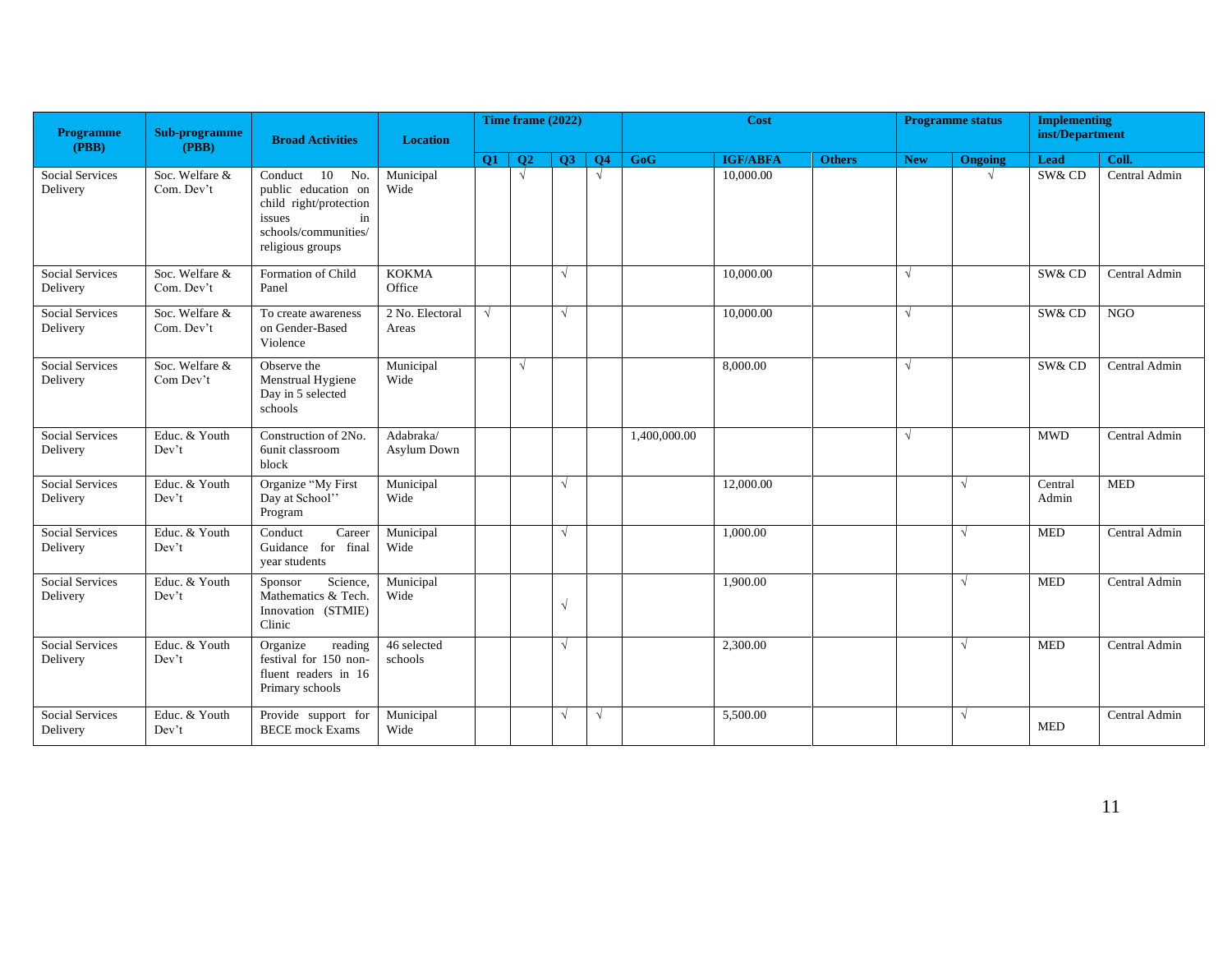| <b>Programme</b>                   | Sub-programme          | <b>Broad Activities</b>                                                                                                                                       | <b>Location</b>   |            | Time frame (2022) |            |                |     | Cost            |               |            | <b>Programme status</b> | <b>Implementing</b><br>inst/Department |                         |
|------------------------------------|------------------------|---------------------------------------------------------------------------------------------------------------------------------------------------------------|-------------------|------------|-------------------|------------|----------------|-----|-----------------|---------------|------------|-------------------------|----------------------------------------|-------------------------|
| (PBB)                              | (PBB)                  |                                                                                                                                                               |                   | Q1         | $\overline{O2}$   | Q3         | Q <sub>4</sub> | GoG | <b>IGF/ABFA</b> | <b>Others</b> | <b>New</b> | <b>Ongoing</b>          | Lead                                   | Coll.                   |
| <b>Social Services</b><br>Delivery | Educ. & Youth<br>Dev't | Support for the<br>Organization of in-<br>service training for<br>heads and teachers to<br>identify and manage<br>people with special<br>needs and disability | Municipal<br>Wide |            | $\sqrt{ }$        |            |                |     | 3,000.00        |               |            | $\sqrt{ }$              | <b>MED</b>                             | Central Admin           |
| Social Services<br>Delivery        | Educ. & Youth<br>Dev't | Organized<br>Annual<br>cultural Festival For<br>Basic & 2 <sup>nd</sup> .Cycle<br>School                                                                      | Municipal<br>Wide | $\sqrt{ }$ |                   |            |                |     | 5,400.00        |               |            | $\sqrt{ }$              | <b>MED</b>                             | Central Admin           |
| Social Services<br>Delivery        | Educ. & Youth<br>Dev't | Organize<br>well-<br>coordinated sports &<br>cultural festivals for<br>Basic<br>KGs,<br>$\&$<br>Second<br>Cycle<br>Schools                                    | Municipal<br>Wide |            | $\sqrt{ }$        |            | $\sqrt{ }$     |     | 2,300.00        |               |            | $\sqrt{ }$              | <b>MED</b>                             | Central Admin           |
| <b>Social Services</b><br>Delivery | Educ. & Youth<br>Dev't | Organise Girls clubs<br>in schools                                                                                                                            | Municipal wide    | $\sqrt{ }$ | $\sqrt{ }$        | $\sqrt{ }$ | $\sqrt{ }$     |     | 2,500.00        |               |            | $\sqrt{ }$              | <b>MED</b>                             | Central<br>Admin/DSW&CD |
| Social Services<br>Delivery        | Educ. & Youth<br>Dev't | Essay<br>Conduct<br>Competition for 1st.&<br>2 <sup>nd</sup> . Cycle Schools                                                                                  | Municipal<br>Wide | $\sqrt{ }$ |                   |            | $\sqrt{ }$     |     | 1,200.00        |               |            | $\sqrt{ }$              | <b>MED</b>                             | Central Admin           |
| Social Services<br>Delivery        | Educ. & Youth<br>Dev't | Organize Kidi March<br>Independence<br>And<br>Day for basic and<br>second cycle schools                                                                       | Municipal<br>Wide | $\sqrt{ }$ |                   | $\sqrt{ }$ |                |     | 3,000.00        |               |            |                         | <b>MED</b>                             | Central Admin           |
| Social Services<br>Delivery        | Educ. & Youth<br>Dev't | Support<br>for<br>participation<br>of<br>Directors Conference                                                                                                 | Municipal<br>Wide |            | $\sqrt{ }$        |            |                |     | 5,000.00        |               |            |                         | <b>MED</b>                             | Central Admin           |
| <b>Social Services</b><br>Delivery | Educ. & Youth<br>Dev't | Support for<br>the<br>organization<br>of<br>annual school census<br>for basic and second<br>cycle school                                                      | Municipal<br>Wide |            | $\sqrt{ }$        |            |                |     | 2,450.00        |               |            |                         | <b>MED</b>                             | Central Admin           |
| <b>Social Services</b><br>Delivery | Educ. & Youth<br>Dev't | Organized<br>Annual<br>SPAM Basic & 2nd.<br><b>Cycle Schools</b>                                                                                              | Municipal wide    | $\sqrt{ }$ |                   |            |                |     | 2,620.00        |               |            |                         | <b>MED</b>                             | Central Admin           |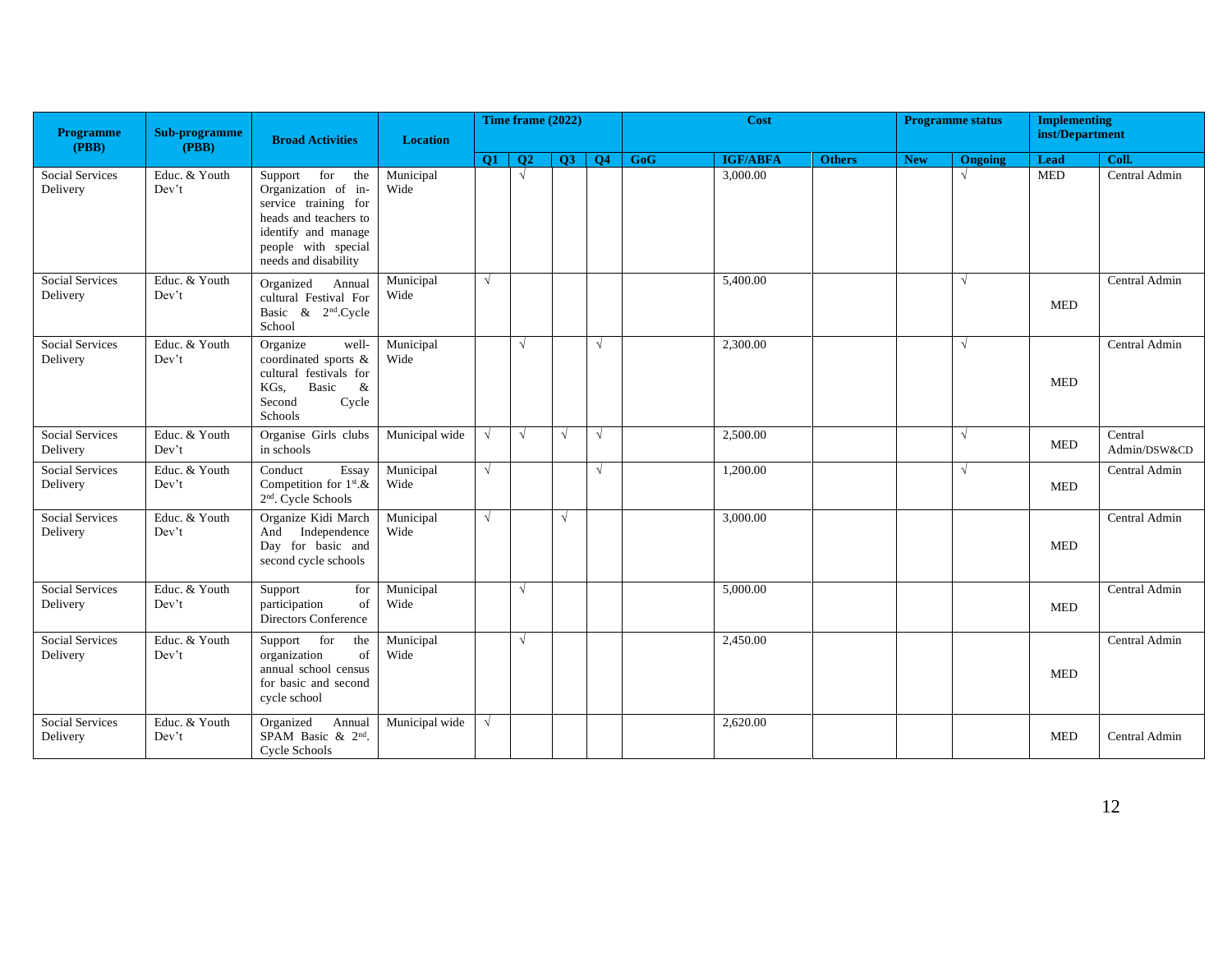| <b>Programme</b><br>(PBB)          | Sub-programme<br>(PBB)                                | <b>Broad Activities</b>                                                                 | <b>Location</b>        | Time frame (2022) |            |            |                | Cost     |                 |               | <b>Programme status</b> |            | <b>Implementing</b><br>inst/Department |                 |
|------------------------------------|-------------------------------------------------------|-----------------------------------------------------------------------------------------|------------------------|-------------------|------------|------------|----------------|----------|-----------------|---------------|-------------------------|------------|----------------------------------------|-----------------|
|                                    |                                                       |                                                                                         |                        | <b>O1</b>         | <b>O2</b>  | <b>O3</b>  | Q <sub>4</sub> | GoG      | <b>IGF/ABFA</b> | <b>Others</b> | <b>New</b>              | Ongoing    | <b>Lead</b>                            | Coll.           |
| <b>Social Services</b><br>Delivery | Educ. & Youth<br>Dev't                                | Teachers<br><b>Best</b><br>Awards                                                       | Municipal wide         |                   |            |            | $\sqrt{ }$     |          | 2,425.00        |               |                         |            | <b>MED</b>                             | Central Admin   |
| <b>Social Services</b><br>Delivery | Educ. & Youth<br>Dev't                                | Support<br>the<br>organisation<br>of<br>orientation for newly<br>trained Teachers       | Municipal wide         | $\sqrt{ }$        |            |            |                |          | 1,580.00        |               |                         |            | <b>MED</b>                             | Central Admin   |
| Mgt. & Admin                       | Gen. Admin                                            | all<br>Organize<br>mandatory<br>&<br>statutory meetings of<br>the Assembly              | <b>KoKMA</b>           | √                 | $\sqrt{ }$ | $\sqrt{ }$ | $\sqrt{ }$     |          | 320,490.00      |               | $\sqrt{ }$              |            | Central<br>Admin                       | Other Depts.    |
| Mgt. & Admin                       | Planning,<br>Budgeting,<br>Monitoring &<br>Evaluation | Prepare 2023 AAP<br>Composite Budget &<br>Fee-Fixing & Rate<br>Imposition<br>Resolution | <b>KoKMA</b>           |                   | $\sqrt{ }$ | $\sqrt{ }$ |                |          | 100,000.00      |               | $\sqrt{ }$              |            | Central<br>Admin                       | Other Depts.    |
| Mgt. & Admin                       | Planning,<br>Budgeting,<br>Monitoring &<br>Evaluation | Organize PFM Town<br><b>Hall Meetings</b>                                               | <b>Electoral Areas</b> | √                 |            | $\sqrt{ }$ |                |          | 60,000.00       |               |                         | $\sqrt{ }$ | Central<br>Admin.                      | Other Depts.    |
| Mgt. & Admin                       | Planning,<br>Budgeting,<br>Monitoring &<br>Evaluation | Conduct<br>Citizen<br>Satisfaction Survey                                               | Municipal wide         | $\sqrt{ }$        |            |            | $\sqrt{ }$     | 3,750.00 | 10,000.00       |               | $\sqrt{ }$              |            | <b>STATS</b>                           | Dev't. Planning |
| Mgt & Admin.                       | Gen. Admin                                            | Organize Technical<br>Sub-Committee and<br>Statutory meetings                           | <b>KoKMA</b>           | $\sqrt{ }$        | $\sqrt{ }$ | $\sqrt{ }$ | $\sqrt{ }$     |          | 39,544.00       |               |                         | $\sqrt{ }$ | <b>MPPD</b>                            | Central Admin   |
| Mgt. & Admin                       | Gen. Admin                                            | Establish/<br>operationalize 2 No.<br>Zonal Council                                     | <b>Zonal Councils</b>  | $\sqrt{ }$        | $\sqrt{ }$ | $\sqrt{ }$ | $\sqrt{ }$     |          | 15,000.00       |               | $\sqrt{ }$              |            | Central<br>Admin.                      | Other Depts.    |
| Mgt. & Admin                       | Gen. Admin                                            | Construction of 2 No.<br>Council<br>Zonal<br>Office at Adjabeng &<br>Osu                | Adjabeng/Osu           | √                 | $\sqrt{ }$ | $\sqrt{ }$ | $\sqrt{ }$     |          |                 | 1,028,000.00  | V                       |            | Central<br>Admin.                      | Other Depts.    |
| Mgt. & Admin                       | Gen. Admin                                            | Undertake<br>auditing<br>activities                                                     | Municipal<br>Wide      | √                 | $\sqrt{ }$ | $\sqrt{ }$ | $\sqrt{ }$     |          | 30,000.00       |               |                         | $\sqrt{ }$ | IA                                     | <b>MBC</b>      |